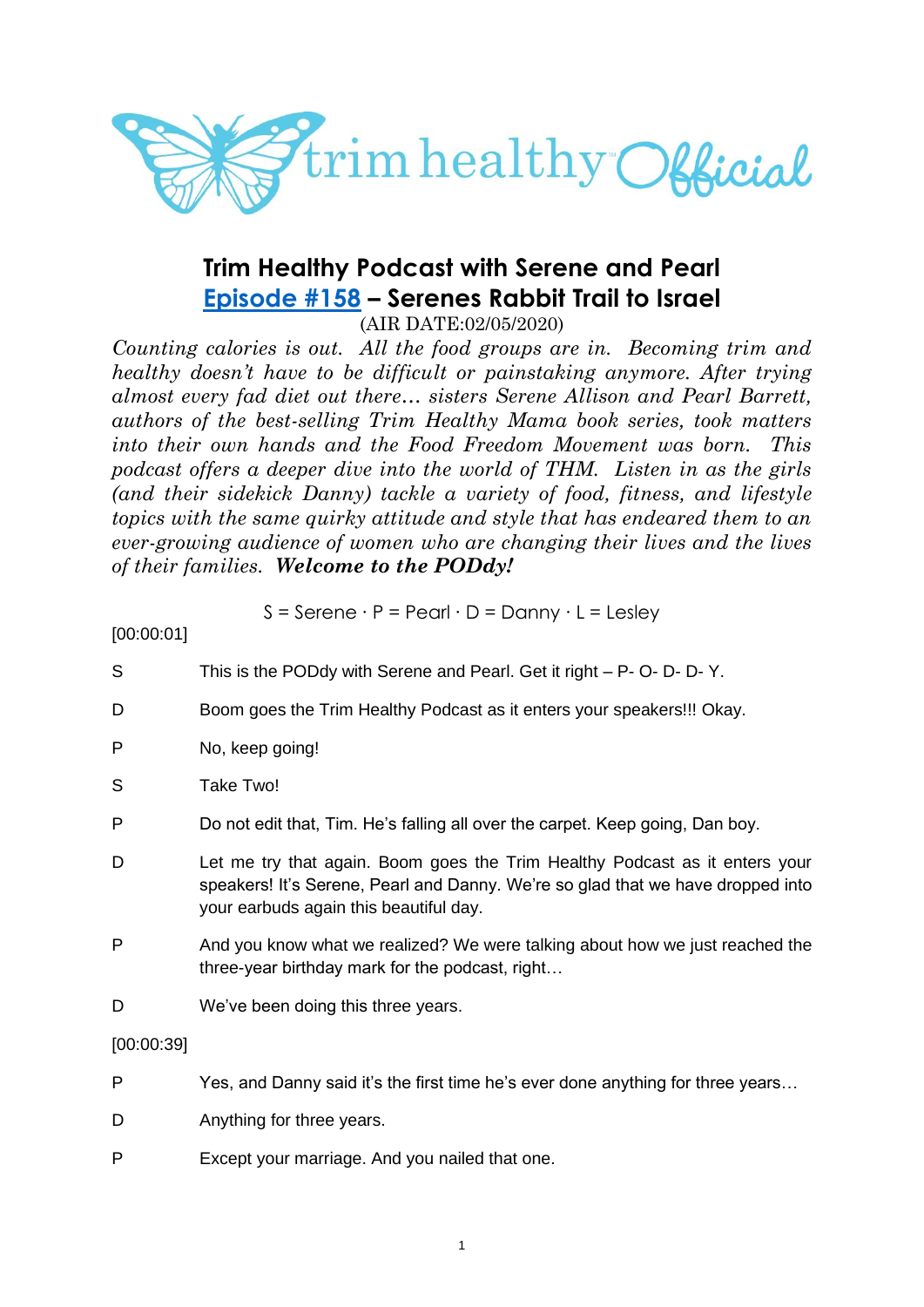- D Except my marriage, which I've been married 19 years...
- P Awesome, Danny!
- D Four kids…
- P But career-wise, Danny…
- D Yes, career-wise, I've never done anything for longer than two.
- S Hey, talking about marriage, I just want to say something really beautiful and really quickly…
- P Or…
- S Because I'm going to talk about Israel today, because I just got back, but just going fast-forward a little bit, one of my places we went to in Israel was to Galilee, to this lady who was a long-lost friend of our sister, Vange. And Vange was like, check up on her; her husband died a couple of years back, and I just don't know how she's doing, blah-blah-blah-blah-blah… And she's a secular Jew. Anyway, and so we found her, and we were just like, how're you doing? And she's like, I can't breathe, my Shuki – that was her husband – my Shuki, he's passed, and I can't live on; nothing is worth living for. And she doesn't have God. And then she's like, I thought we'd grow old together. And she's already like 75. But growing old, to her, was 90s, 100s.
- D All the way, yes.
- P Yes.
- S But it just broke my heart, just of the beauty of marriage and what a close relationship we all can have.
- P Yes.
- S They worked together, they're restaurant owners, and they have these boats that they put on the Sea of Galilee, party boats. Anyway, so they were with each other all the time. She's like, we were married for 50-something years, and she said, but, really, it was 100, because some people, they see their spouse when they come home from work, but we were there every minute of the day, so we're twice our years.

### [00:02:07]

- P Awe!
- S It was just beautiful. And I was bawling, because I'm just like, that's love, that's what it's designed to be. They'd been married all this time, and she wasn't sick of him: she couldn't live without him. You know, just…
- D Did she say all this in Hebrew or in English?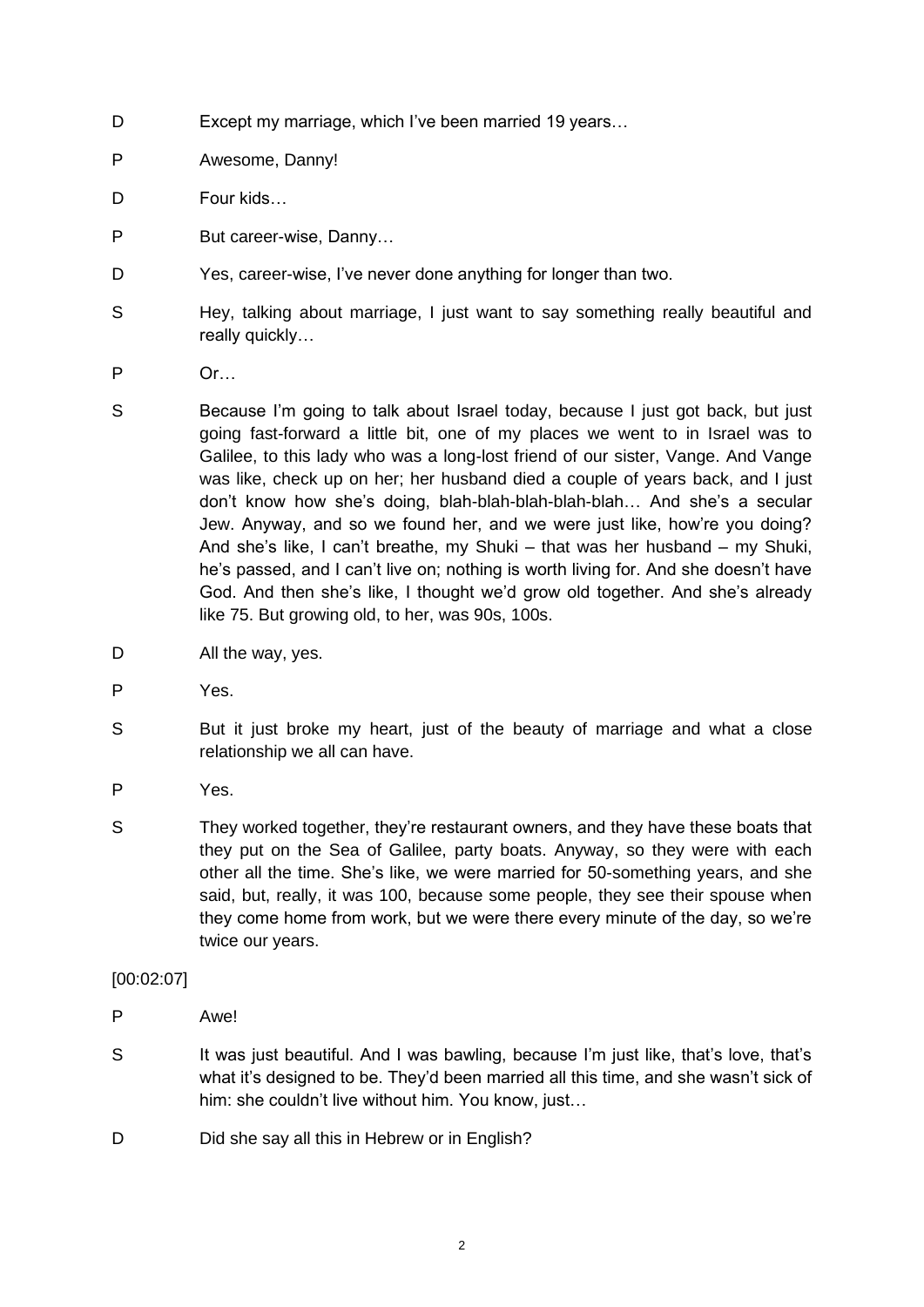- S No, in broken English, in a very Sabra, which is the word that you say for native Israelis, in a very dramatic… They speak very flamboyantly.
- P Yes, when you said to me…
- D Oh, yes.
- S She's pointing her...
- P You were like, I cannot live without…!
- S Yes, no, and then, yes, I won't say all that she said.

D The Spanish are that way.

P There were some curse-words in there.

#### [00:02:37]

- S There were some curse-words, because her husband ended up dying, and she, of course, was not a believer in Jesus. But she said the first time she prayed was when he was dying, and…
- D Wow!
- P Tell the story. You said she prayed to Jesus, right?
- S And then she said, Jesus, if you heal my husband right now, I'll believe in you. And she was great friends with Bibi Netanyahu, the president, and he said, oh, you're praying to Jesus? Oh, well, I'll believe too if Shuki doesn't die. And she said, Shuki died, so it's all BS. She said the word.
- D That was her…?
- S So I was like... I didn't know what to say. I'm like, well... Because she was like, he didn't bless me. I said, well, blessed is other people that believe without seeing, because that's Scripture.
- D Oh, you hit her with it?
- S Yes, she was quiet and walked off. But she was a sweet lady who fed us all the white rice, white noodle, white Jesus bread. She had a restaurant, and she just loaded us up high for free. And my children – she opened up her kiosk of icecreams and was forcing the ice-creams down my children's throat to bless us. And I'm like, hey, this is health food, because this is blessings…

#### [00:03:37]

- P It's from love, yes.
- S This is from love, and love can't word. So I was just letting my children lick the Spiderman dye…
- P Well, love could hurt if it was every night…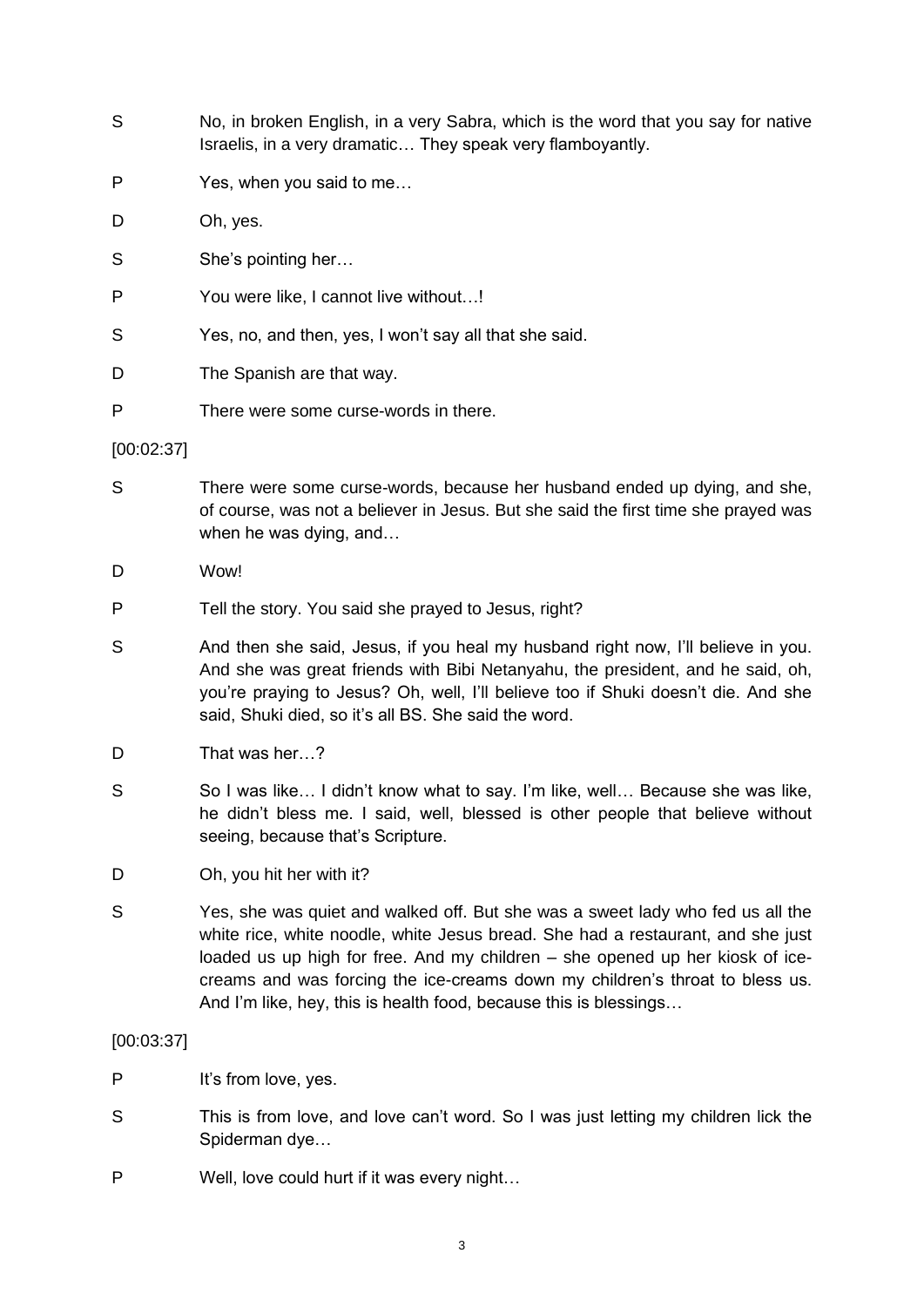| S          | Yes, exactly.                                                                                                                    |
|------------|----------------------------------------------------------------------------------------------------------------------------------|
| P          | But it was once in a lifetime.                                                                                                   |
| S          | It was once in a lifetime. Okay, mate, so you kind of got thrust into my                                                         |
| Ρ          | Yes, I do not know what Serene's going to talk about today. I keep saying,<br>Serene, what are you talking about? She said, I've |
| D          | But her journal is open.                                                                                                         |
| P          | She's got a journal                                                                                                              |
| D          | Let me say something about old Reenie                                                                                            |
| P          | Yes, Dan-Dan.                                                                                                                    |
| [00:04:00] |                                                                                                                                  |
| S          | Oh, Reenie. Hey, you know it! Did you know my nickname from my Mum and<br>brothers and sisters was Reenie?                       |
| D          | Reenie?                                                                                                                          |
| S          | Yes, or Reenie-Beenie.                                                                                                           |
| D          | Oh!                                                                                                                              |
| P          | You are just such a heart person that you pulled it; you pulled Reenie out of your<br>heart.                                     |
| D          | Yes, I sense the invisible things of love.                                                                                       |
| Ρ          | Yes.                                                                                                                             |
| S          | Yes, very few people call me Reenie.                                                                                             |
| D          | Yes. I was raised by a woman.                                                                                                    |
| S          | That's true.                                                                                                                     |
| D          | I have an intuition most men don't have.                                                                                         |
| S          | Yes.                                                                                                                             |
| [00:04:21] |                                                                                                                                  |
| P          | Danny's one of those people who'll                                                                                               |
| D          | I could cry right now.                                                                                                           |
| S          | That's another .25 raise.                                                                                                        |
| P          | Obviously, I was about to say the obvious: Danny's one of those people that can<br>really talk with women.                       |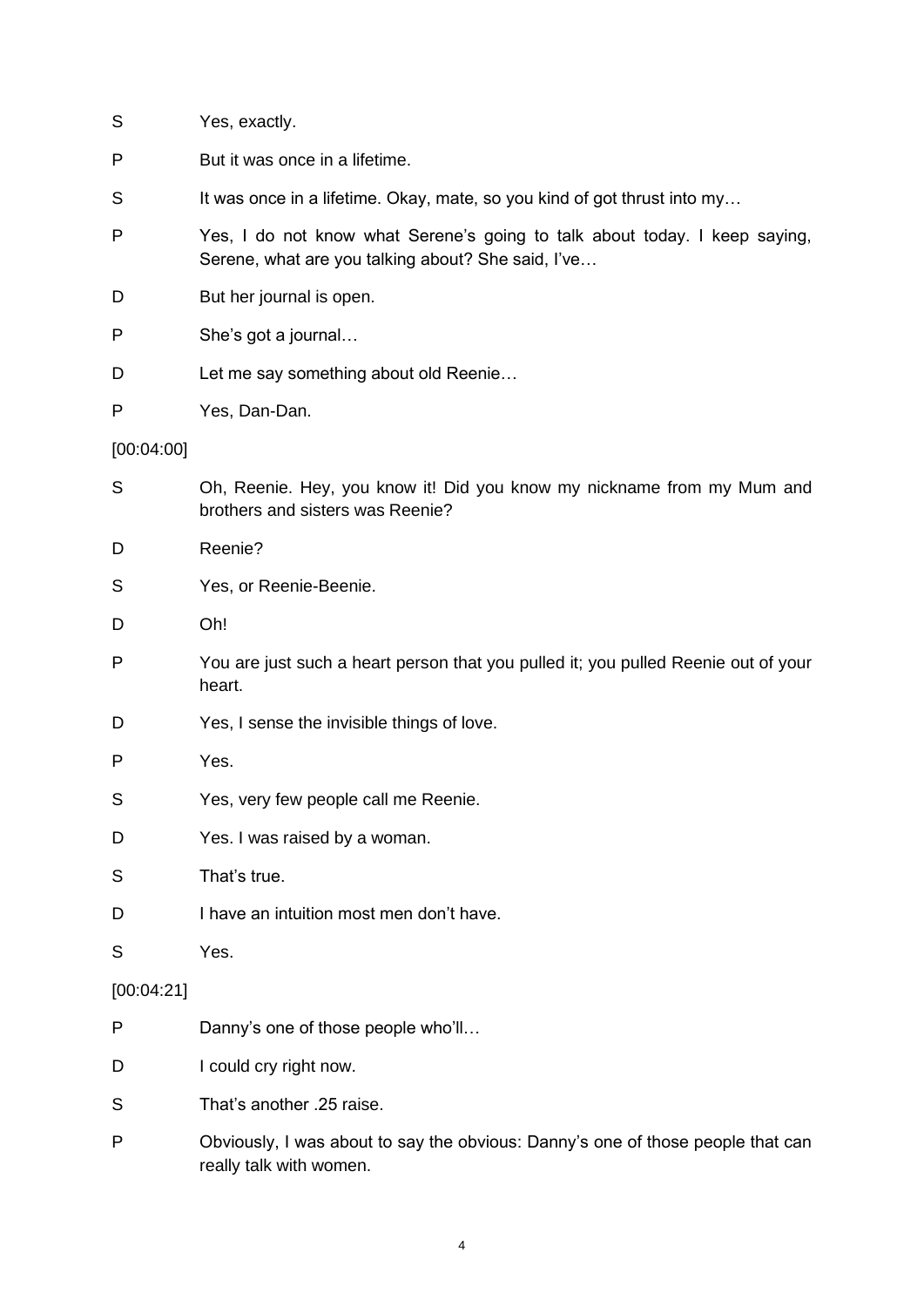| S            | He can.                                                                                                                                                                |
|--------------|------------------------------------------------------------------------------------------------------------------------------------------------------------------------|
| D            | Do other?                                                                                                                                                              |
| P            | What! He's right here. Here he is.                                                                                                                                     |
| S            | If you're having painful periods, you can still talk to Dan.                                                                                                           |
| D            | My wife used to have a problem with that until I started getting paid on the Trim<br>Healthy Podcast, and she's like, well, it's a gift after all.                     |
| P            | No, isn't this funny, Dan-Dan, so many rabbit trails today, but just                                                                                                   |
| D            | Let's go.                                                                                                                                                              |
| P            | Okay, people, let's just call this a whole rabbit trail poddy.                                                                                                         |
| [00:04:46]   |                                                                                                                                                                        |
| D            | Just live it.                                                                                                                                                          |
| S            | I don't know if we're going to bring meat [?].                                                                                                                         |
| P            | Hey, isn't this a celebration of three years of rabbit trails?                                                                                                         |
| S            | Yes, it is.                                                                                                                                                            |
| P            | So cannot we rabbit-trail today?                                                                                                                                       |
| D            | Yes.                                                                                                                                                                   |
| P            | Dan-Dan, before it was even a twinkle in our eye that we'd ever have a podcast<br>or you'd be here, making a little tad few bucks with us as a job                     |
| S            | 25c.                                                                                                                                                                   |
| $\mathsf{P}$ | Any time we'd meet you, and it's like we'd go from visiting with the women, get<br>away from those women; we'd go talk to Dan. And Dan would gravitate from the<br>men |
| D            | I'd do the same thing.                                                                                                                                                 |
| P            | Who were talking very man stuff, and we'd go gravitate to Dan, and we'd just<br>like He's just really interesting.                                                     |
| [00:05:21]   |                                                                                                                                                                        |
| S            | We always did podcasts with him before we did podcasts.                                                                                                                |
| P            | Yes. Before there was a podcast, there was a podcast.                                                                                                                  |
| D            | Yes, and I have a few male friends that I can have a long conversation with. I<br>mean, I met a friend yesterday for lunch at noon. We talked until 7PM                |

S It's a gift after all, Dan.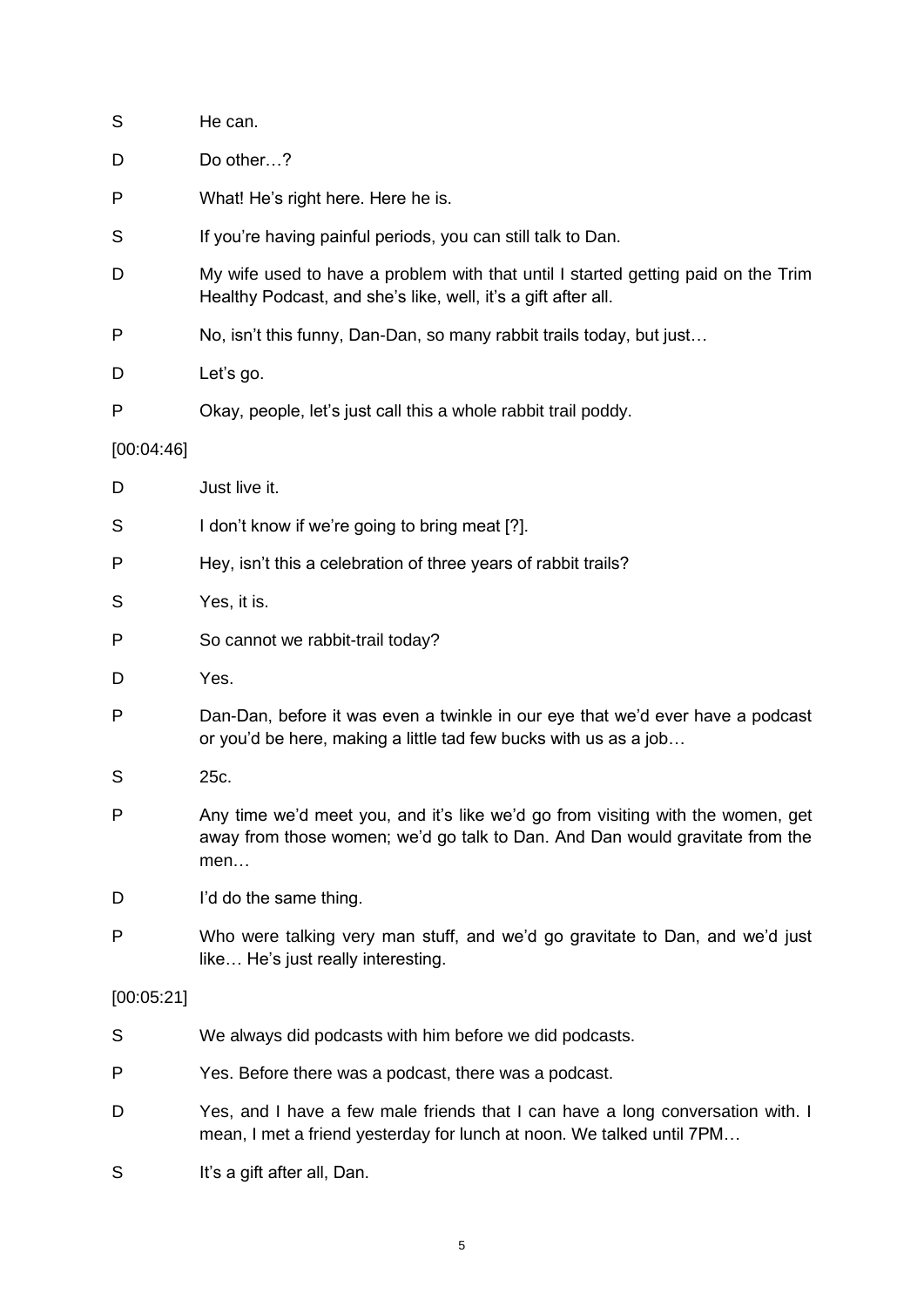| P          | Whoa!                                                                                                                                                                                                           |
|------------|-----------------------------------------------------------------------------------------------------------------------------------------------------------------------------------------------------------------|
| D          | 7 PM. Seven hours felt like 30 minutes.                                                                                                                                                                         |
| S          | Wow.                                                                                                                                                                                                            |
| D          | But that's rare. Usually, guys are like, brgh, bah, brgh, brghh!                                                                                                                                                |
| S          | That's my husband.                                                                                                                                                                                              |
| D          | And I'm just like, oh, my gosh, get me out of here. Just want to                                                                                                                                                |
| P          | But he wants to say something.                                                                                                                                                                                  |
| S          | But even the details like women bring.                                                                                                                                                                          |
| [00:05:50] |                                                                                                                                                                                                                 |
| P          | But didn't?                                                                                                                                                                                                     |
| U          | He was talking about the journal.                                                                                                                                                                               |
| S          | Oh, Reenie.                                                                                                                                                                                                     |
| D          | Oh, yes, I was going to talk about Reenie, oh, Reenie. I love that she journals. I<br>used to journal back in the day, and                                                                                      |
| S          | I wish I journaled. You were intuitive about the name Reenie, but I don't journal.                                                                                                                              |
| D          | No, don't say you don't journal, because I'm looking at a journal.                                                                                                                                              |
| S          | I have seven Yes, but it's got a very few pages filled. I had brought                                                                                                                                           |
| D          | No, you just don't want to identify as a journalist.                                                                                                                                                            |
| S          | No, I want to. I've bought 25 beautiful journals from Hobby Lobby, leather-<br>fronted, all the beautiful                                                                                                       |
| D          | Okay. You like the idea.                                                                                                                                                                                        |
| S          | Very inspirational covers                                                                                                                                                                                       |
| P          | Me too.                                                                                                                                                                                                         |
| [00:06:22] |                                                                                                                                                                                                                 |
| S          | And they're empty. And I have a New Year's resolution every year. I just write a<br>few points sometimes to bring to the PODdy if I think I'll forget. I didn't journal in<br>Israel, never wrote down a thing. |
| P          | Oh, so this was after you've come home?                                                                                                                                                                         |
| S          | Yes, because I couldn't. I had toddlers with diarrhoea.                                                                                                                                                         |

P So, folks, we don't know what's going to come out of Serene's mouth.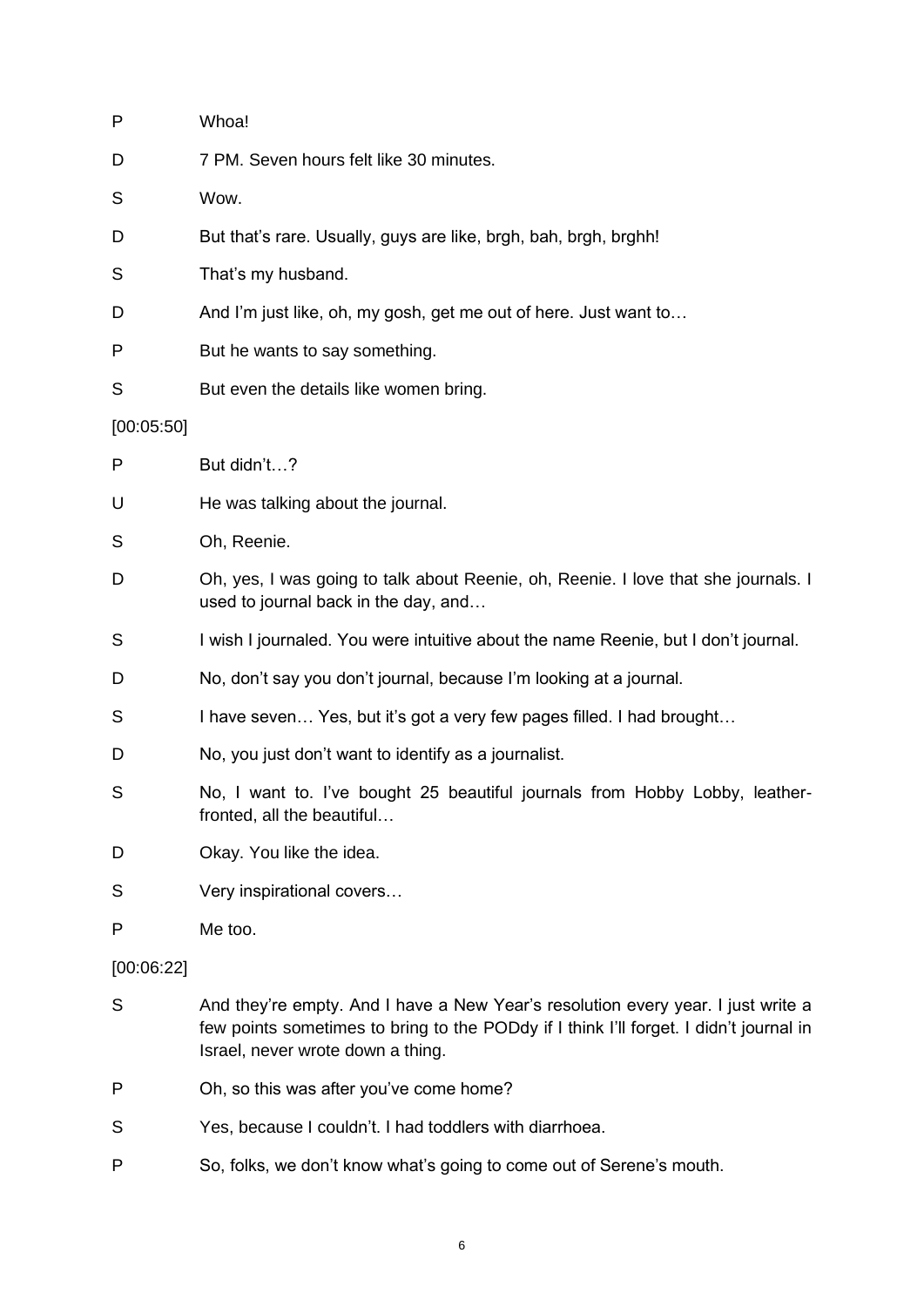- S It might be totally politically incorrect.
- P And it may not even be about health. It's just, hey, this podcast is rabbit trails sometimes, it's about our life. And, hey, if you hate it, switch us off. Come on, turn us off.
- D That's the boldness of a successful podcast.
- S Okay, so I've been to many countries of the world, and God made every country and every nation, and it's all wonderful. And I love it, and I just want to see… I want to go to Peru, Pearl. That's next.
- P We are, next May.
- S Oh, yes!

[00:07:05]

- D Good job, God!
- S Yes, good job, God. But there's something about Israel. And I went when I was 13, my parents used to be… Our parents, I should say. You have the same parents, did you know?
- P  $\rvert$  do.
- S Were tour guides. I went when I was 13. And it was deeply moving. But this time, being older, it's changed my life forever.
- D Whoa!
- S Like forever. Incredible, Israel is the centre of the geographic earth, it's the centre. If you look at a map that's put out, not a globe, but if you look at a printed map, it's the centre of the earth. It's also the centre... It's a spiritual climate...
- D I'm looking it up.
- S The center of the spiritual climate of the world.
- P Yes.
- [00:07:51]
- S And you can kind of sense where the spiritual climate of the world is going by what's happening in Israel. It's a prophetic country; it's a prophetic nation. It was amazing going there. We stayed in Jerusalem, overlooking the Mount of Olives, and that's where Jesus ascended from, and that's where He will return. And overlooking the Temple Mount, where the temple was. Now it's a mosque. But absolutely amazing, incredible country. I mean, at different times in the morning, you're going to hear the call to the prayer, of the Muslim prayer. You're going to hear the shofars of the Jews. You're going to hear the bells of the Orthodox Catholics. It's just all very strongly stirring in a pot there.And we had an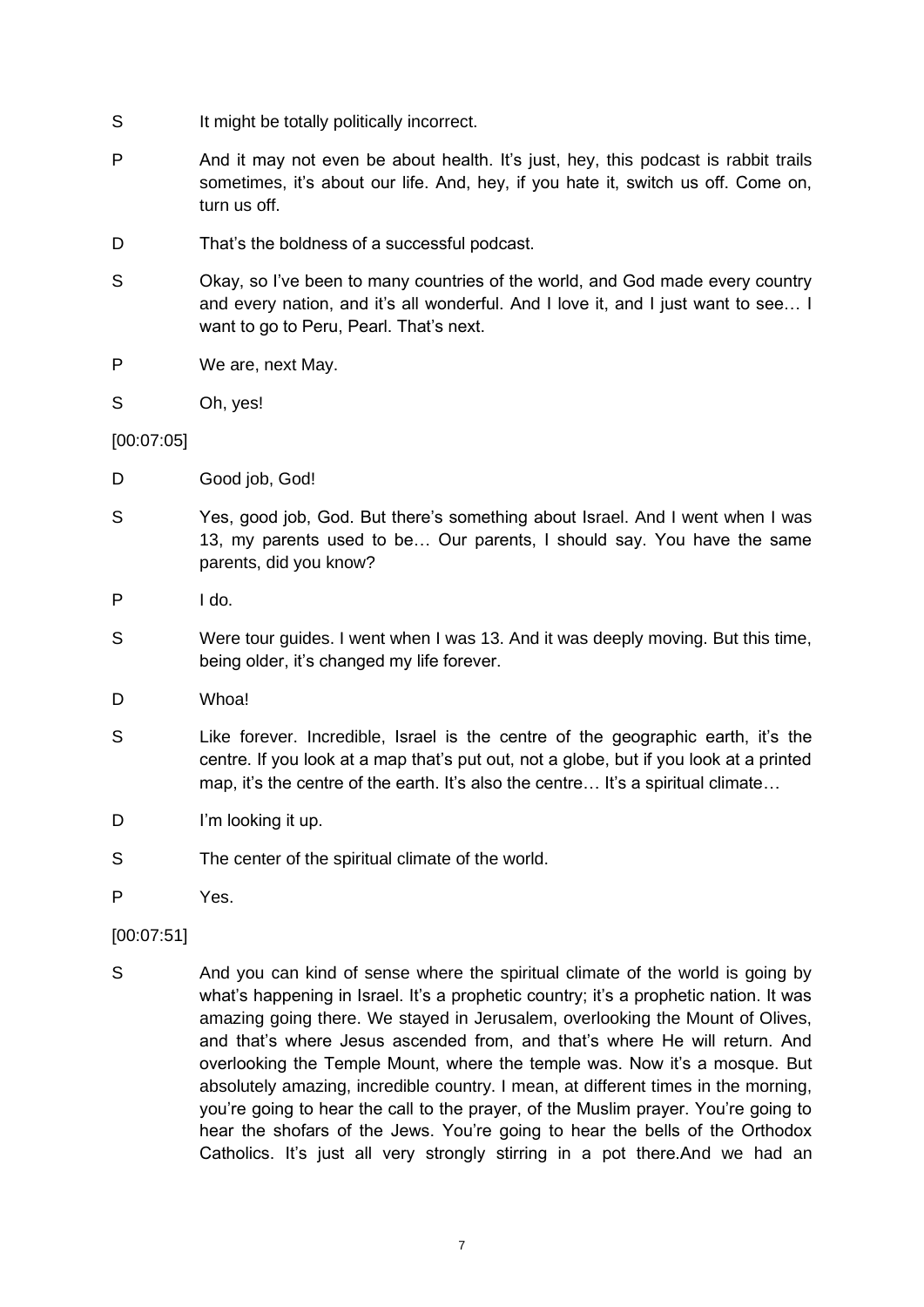|            | incredible time. Just on a light-hearted note, we all got sick, the Hartman family,<br>you heard maybe, if you were listening to the podcast about Moringa and how                |
|------------|-----------------------------------------------------------------------------------------------------------------------------------------------------------------------------------|
| P          | Yes, that was last week.                                                                                                                                                          |
| S          | And Daniel Hartman and how he does the plan, rocks it as a man. They came<br>with us. There was ten of us altogether, and we all dropped like flies, throwing<br>up, diarrhea     |
| P          | When you got there?                                                                                                                                                               |
| S          | Yes, from the day we got there. Each one had their own day                                                                                                                        |
| P          | Oh, so it wasn't all the same sick, it was like you all took your days?                                                                                                           |
| [00:09:02] |                                                                                                                                                                                   |
| S          | All took our days.                                                                                                                                                                |
| P          | Oh, that's bad.                                                                                                                                                                   |
| S          | And my babies really took their days, it was just constant throwing up. But I went<br>minimalist, remember?                                                                       |
| P          | Yes.                                                                                                                                                                              |
| S          | And so, remember, we went minimalist to New Zealand, and the one throw-up<br>wrecked the trip for the whole trip?                                                                 |
| P          | Yes.                                                                                                                                                                              |
| S          | Well, this was constant throwing-up. And I brought the wool, right?                                                                                                               |
| P          | Right.                                                                                                                                                                            |
| S          | So it's not like you could just chuck it in the washing-machine on normal settings.<br>It's got to be handwashed, hung up. But in Jerusalem                                       |
| P          | This has got to put people off minimalism.                                                                                                                                        |
| S          | It was so cold. We went in winter. It's freezing up there, and it's like a wet, damp<br>cold. My quick-dry underwear never dried, so how are the big woollies of the<br>children? |
| [00:09:34] |                                                                                                                                                                                   |
| P          | Hold on, hold on, I've got a question for you. So you're putting on damp<br>underwear in the morning                                                                              |
| S          | Yes.                                                                                                                                                                              |
| P          | And then you mentioned diarrhea and throw-up                                                                                                                                      |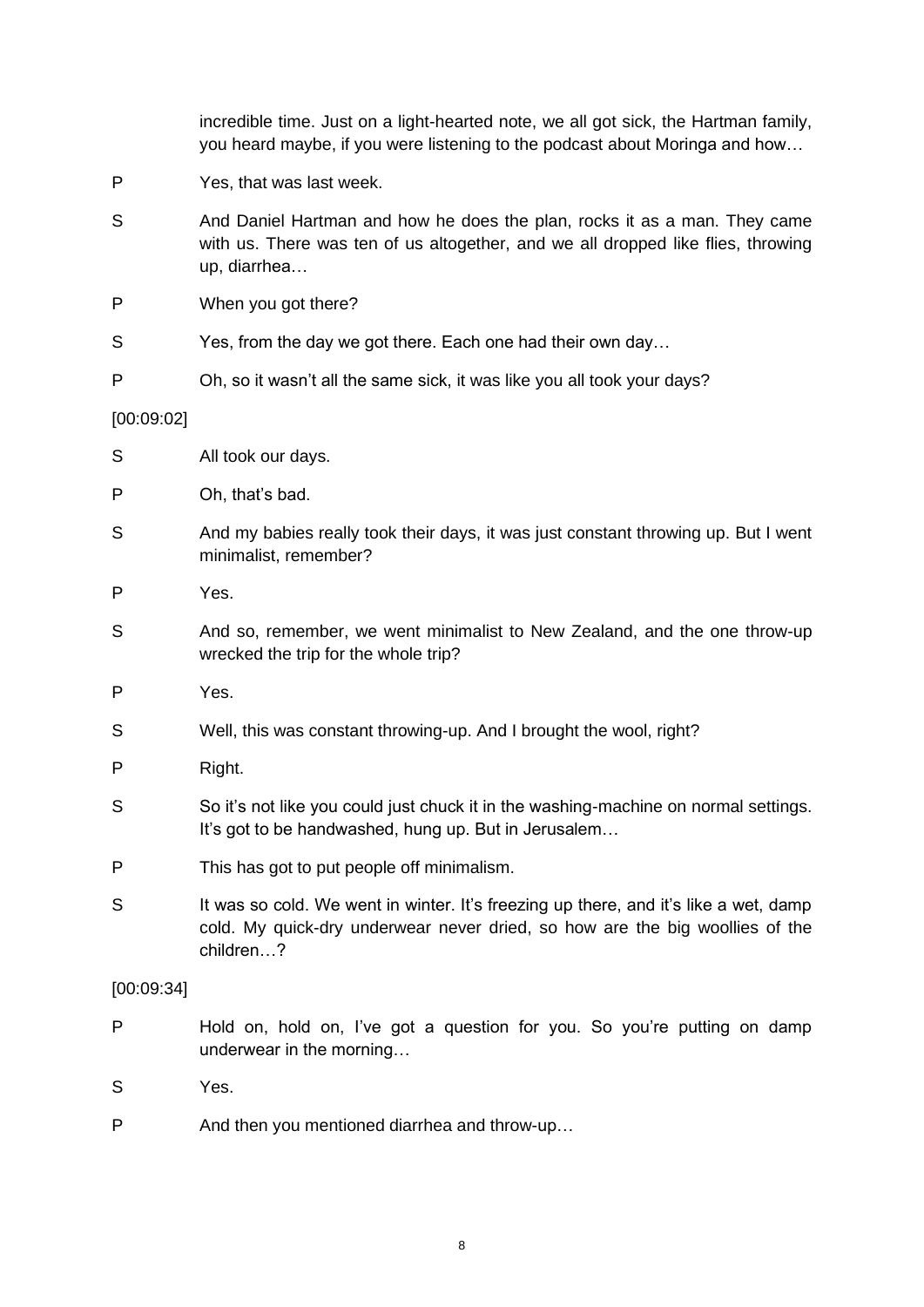| S          | I mentioned Yes, but don't go to the places that you're going to go. You're not<br>going there.                                                                                                 |
|------------|-------------------------------------------------------------------------------------------------------------------------------------------------------------------------------------------------|
| P          | Yes, no, no                                                                                                                                                                                     |
| D          | Why do you have to say, damp underwear?                                                                                                                                                         |
| P          | Hold on, hold on, I want to know all the particulars. People don't really want to<br>know                                                                                                       |
| S          | People don't need to know particulars about Reenie, okay. Just stay off that<br>particular                                                                                                      |
| P          | No, but there's damp underwear. And was it extra-damp from diarrhea's?                                                                                                                          |
| D          | Why do we have to do it?                                                                                                                                                                        |
| [00:10:01] |                                                                                                                                                                                                 |
| P          | I want to know.                                                                                                                                                                                 |
| S          | Oh.                                                                                                                                                                                             |
| D          | All I can see is Ace Ventura coming out of the rhino.                                                                                                                                           |
| P          | This is older sister asking a question.                                                                                                                                                         |
| S          | I did have my turn at being sick, and I did have diarrhea. Now, we were walking<br>the streets of Jerusalem for a full day                                                                      |
| D          | I'm done.                                                                                                                                                                                       |
| S          | Dan, you lose your raise if you bail out early.                                                                                                                                                 |
| P          | You don't walk out now, Dan-Dan.                                                                                                                                                                |
| D          | Well                                                                                                                                                                                            |
| S          | Okay, I did get diarrhea. I was holding, holding, and holding and holding, and at<br>the end of the day, I thought that something                                                               |
| D          | I don't need to know the tension of the hold. I don't need a picture.                                                                                                                           |
| [00:10:25] |                                                                                                                                                                                                 |
| S          | There was a lot of tension in Jerusalem, a lot of spiritual tension, and a lot of<br>intestinal tension. And I felt some intestinal tension that I thought was just a fluff<br>which is what my |
| D          | Oh! Never trust it.                                                                                                                                                                             |
| S          | Toddler calls flatulence, fuffs.                                                                                                                                                                |
| D          | Hey, if you're over 38, you don't trust not one of them.                                                                                                                                        |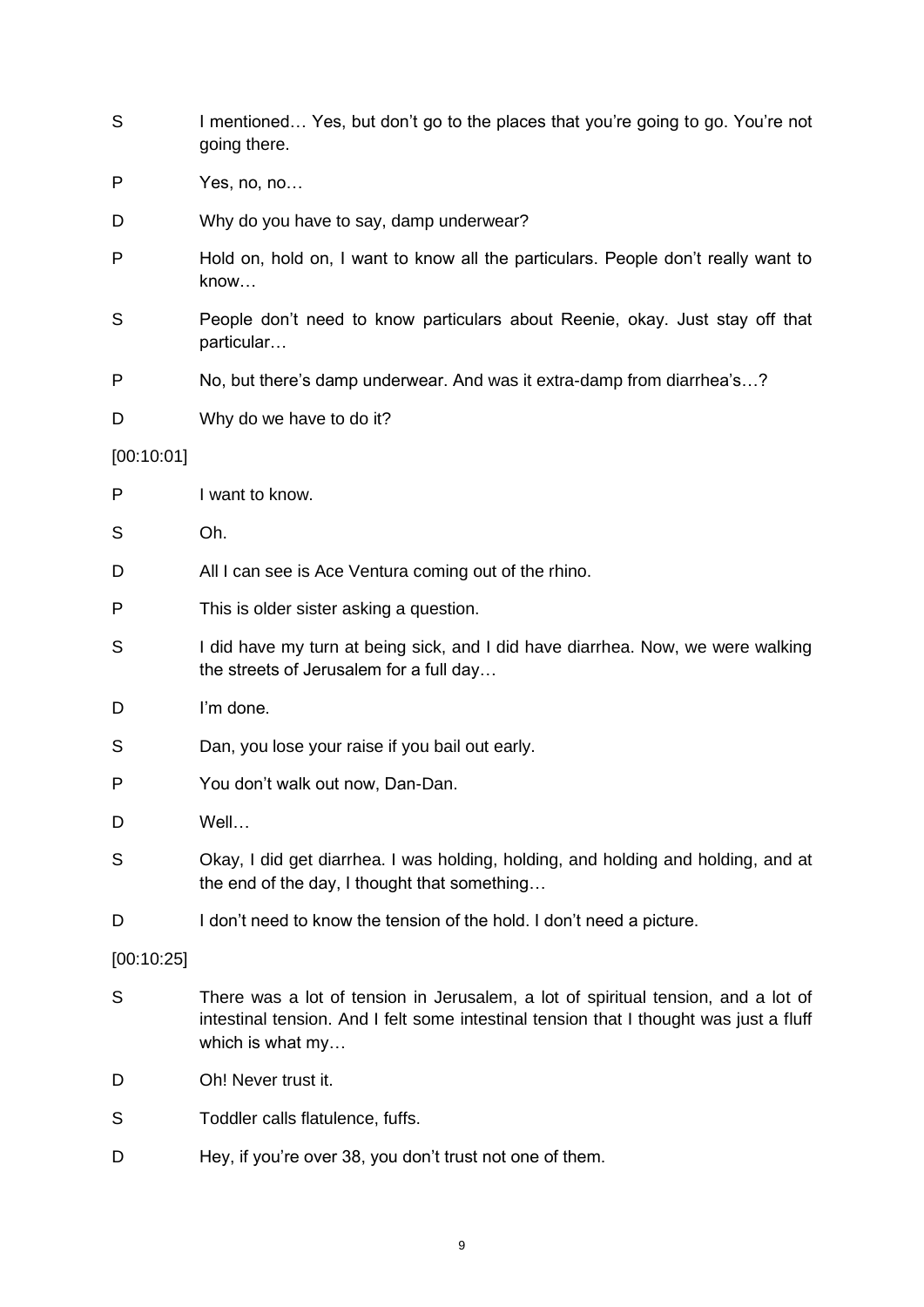| S          | Hey, I've got a great muscle                                                                                                                                    |
|------------|-----------------------------------------------------------------------------------------------------------------------------------------------------------------|
| D          | No, you don't.                                                                                                                                                  |
| S          | I do, sphincter muscle.                                                                                                                                         |
| D          | Yours isn't special.                                                                                                                                            |
| S          | The good old Sphinx of Cairo, Egypt.                                                                                                                            |
| P          | Very good.                                                                                                                                                      |
| D          | And I feel like the end of the story's going to tell us how it isn't special.                                                                                   |
| S          | I don't peeI've had nine babies; I've never had a peeing problem, even though<br>I jump on the trampoline. I thought I was safe, so I'm testing out the fuff.   |
| D          | Not even a small leak every now and again?                                                                                                                      |
| S          | It was a wrong move.                                                                                                                                            |
| D          | Ah!                                                                                                                                                             |
| P          | But where were you?                                                                                                                                             |
| S          | In the streets of Jerusalem                                                                                                                                     |
| P          | No!                                                                                                                                                             |
| S          | Just passing                                                                                                                                                    |
| D          | It was a holy moment.                                                                                                                                           |
| S          | You know the Jewish men with the big top hats and the curly side-curls?                                                                                         |
| P          | So you had to walk 500 miles home?                                                                                                                              |
| S          | Three miles I still had to go. And each step was a little squishy.                                                                                              |
| [00:11:25] |                                                                                                                                                                 |
| P          | Oh!                                                                                                                                                             |
| S          | My four-year-old also have diarrhea that day, and he was asking for the potty,<br>sweet boy, and every potty we went to, because it was Sabbath, was closed.    |
| P          | Oh, no.                                                                                                                                                         |
| S          | I know. Locked.                                                                                                                                                 |
| P          | So the two of you with diarrhoea                                                                                                                                |
| S          | There's no pooing on the Sabbath when you're in town in the Orthodox City. So I<br>was dragging And, remember, I didn't want him to get lost, so I had him on a |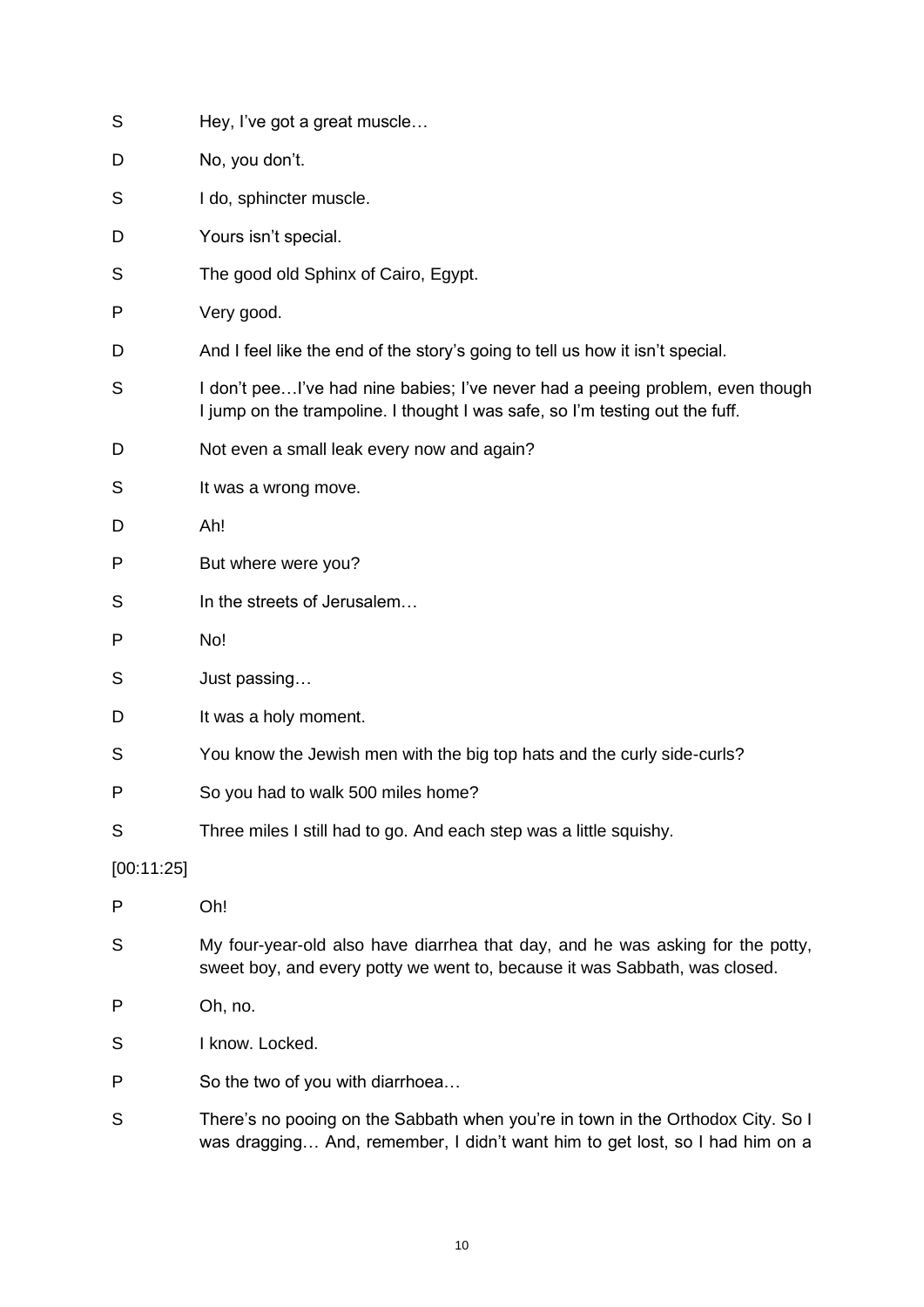leash. Don't write letters. This was safety, this was love to my child. I had him on a little leash, and…

- P Yes, human-kind leash, not a dog-leash.
- S No, a human-kind leash.
- P Specifically made for humans.
- S This has a cute little backpack with a puppy face on it.
- P Oh, yes, I've seen those; they're cute.

#### [00:11:57]

- D Yes, that's so embarrassing.
- S I was dragging him with this diarrhea...
- P And you with diarrhea.
- S And I was diarrhea'd.

P Oh, no.

- S But I got home and washed up.
- P We lost how many thousand viewers there.
- S Yes.
- P I don't know, it's okay.
- S But, listen, this trip was incredible. None of that could quench just the, I don't know, something that was birthed inside of me…
- P But I want to know this, okay, I want to get to the meat and the glory and the spiritualness, but could you look at Sam, walking with diarrhea, and…? Could you look at your husband, walking…?
- S Yes, I had a very intimate moment with him, because…

[00:12:24]

- P What! Hold on... No, don't go there.
- S I just meant I had a soul talk with him, because he's always had that issue. If he has a bug, it's not throw-up; it's always a little bit of a...
- P Tried to hold.
- S I thought that was a fluff.
- P Okay.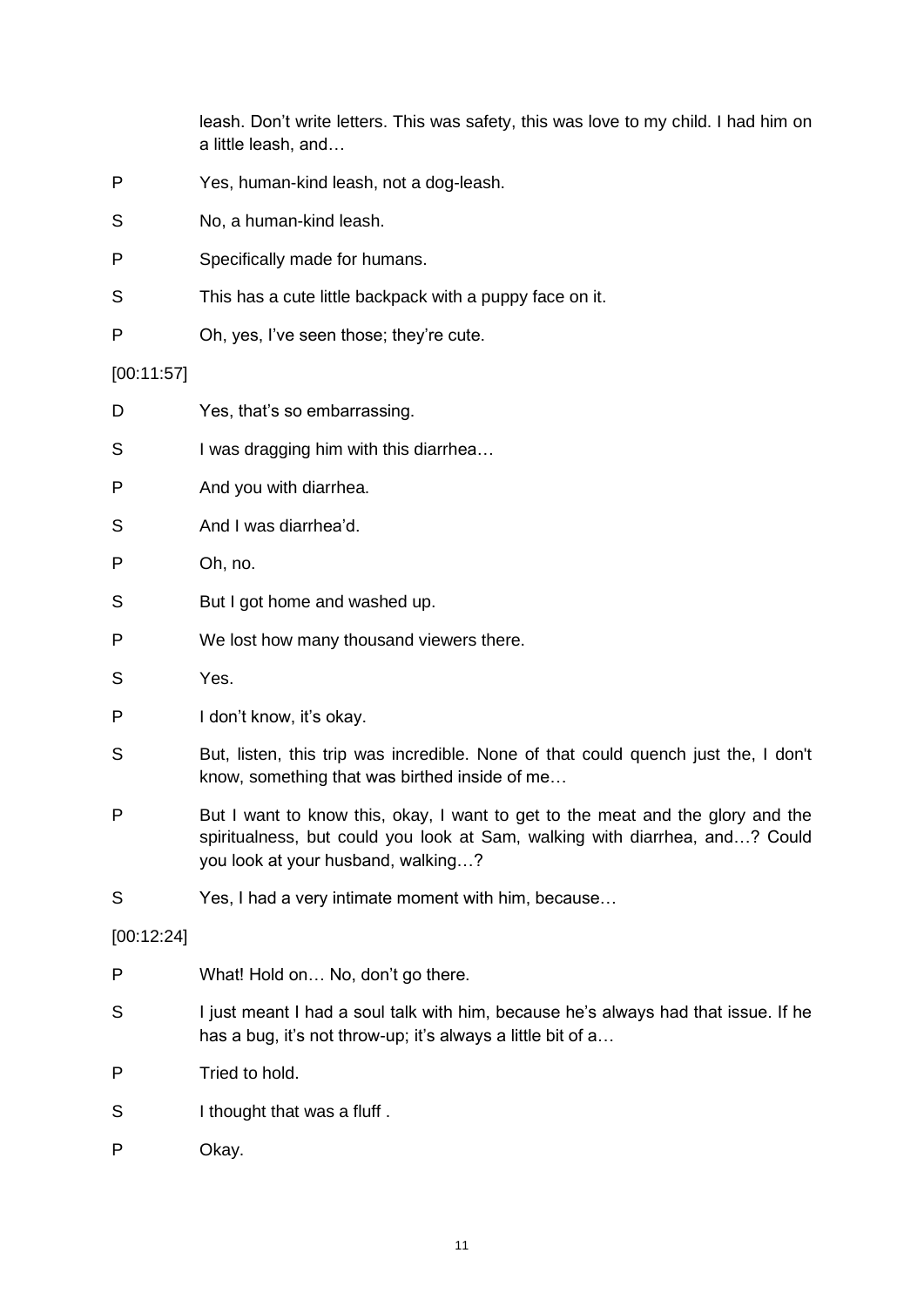- D Hey, Serene, did you do a special walk?
- S No, I just said to him, you know your problem, Sam I think that became mine.
- P And did he look at you with kind eyes?
- S Very kind, compassionate eyes.
- P See, if I had the diarrhea in my pants, I couldn't look at my husband. I'd want to run far away.
- S Hey...

## [00:12:54]

- D Was it a volume? Was it volumous?
- S No, it wasn't. It stopped with the deed, people.
- D Was it just a tiny squirt, just a little girl...?
- S I'm not going there. You just need to know that the fluff wasn't a fluff.
- D Was it just a little, cute girl squirt, little cutey, little...?
- S Oh, man! Okay, I'm sorry, no more questions.
- P Hey, you're listening to the PODdy with Serene and Pearl. And I'm Pearl, and who are you?
- S Serene.
- P At my home this is Pearl we are a Buffy-sleeping lot. I've got one for my daughter. She absolutely loves it. And then I have one for my bed. Because it sort of… That's why they call it Buffy, it's like a cloud. It sort of feels like a cloud, but not too hot, so you don't sweat all night. I don't know; it's just that perfect balance of just comforting, cloudy softness.

[00:13:46]

- S The Buffy Comforter is the bomb.
- P Buffy makes bedding that is super-comfy and super-sustainable. And, you know, the Buffy peeps, they have spent sleepless nights worrying about the impact that the bedding industry has on the environment, and they decided to do something about it. Their products are made using only renewable and recyclable materials, which makes them as soft on the planet as they are on your bed. Buffy's debut product, the Cloud Comforter, is covered in super-soft, I can attest to this, eucalyptus fabric. And it's filled with fluffy fibre made from 100% recycled bottles.
- S Yes.
- P Buffy created the best comforter you've ever slept with. It's hypoallergenic, plus its high threadcount shuts out dust, it shuts out mould and mites, and it makes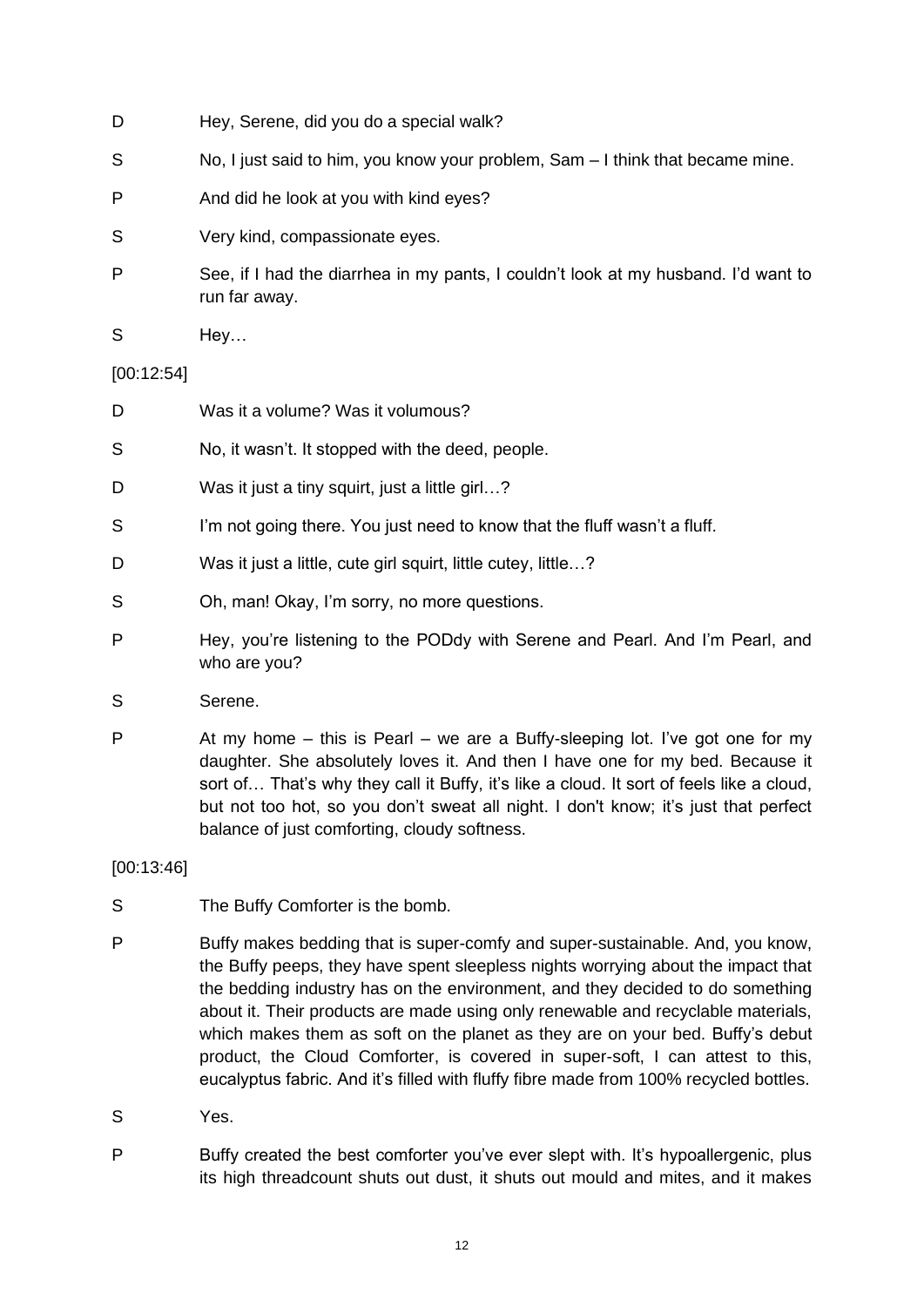for such a healthier sleep environment. It feels even softer down, while keeping approximately 50 bottles out of landfills and oceans.

You can try a comforter in your own bed for free. And if you don't love it, return it at no cost. But we know you're going to love it. For \$20 off your Buffy comforter, visit Buffy.co – that's B U F F, dot co - and enter trimhealthy. That's \$20 off your Buffy comforter at Buffy.co., and don't forget to enter trimhealthy.

## [00:15:14]

- S This is the PODdy with Serene...
- P And Pearl.
- S Get it right: it's P- O- D- D-Y. Listen, we need to get to the glory of this. No, Israel was incredible. There's a lot of things that were in my mind that are now in my heart. You can't throw a stone over there and like it not land on a Bible story.
- D Oh, right.
- S Like totally incredible. I mean, we went to the Garden of Gethsemane, which was huge and moving for me, because my grandchild's named Gethsemane, just through all that they walked through. New peeps in the room, my son battled cancer, and they didn't think they'd ever have a child. And they finally were blessed with this child, which was totally prayer birthed into flesh, and they named the baby Gethsemane. Amazing! But then we went there, and we video'd all that for them. And then we went to the Skull Hill, Golgotha. And it's all there, people; it's all there. It's just like you read about it in the Bible, and it's like, okay, this is wonderful. I know it's not fairytales, I know it's real, but being there, it's like it's real.

## [00:16:13]

- S And then we went to the Garden Tomb, and, I mean, there's places where they think it could be, and the Garden Tomb people are like, we're not saying this totally is it… There's an orthodox church, all fancy-schmancy, gold-plated and everything, and you can just feel that it's not it.
- S And then there's this beautiful garden; you can tell it was a rich man's, because his tomb had more than one place for the dead. And there was a winepress, which showed it was a garden, and there are still pomegranates growing, and a place where the wine would be. And it was right by the Skull Hill, Golgotha. And you can see this big trough where the big, large stone would be rolled away. We were in tears. It's real, it's true. It was amazing. And then we went to the mountains of Samaria, which is amazing, which Samaria and Judea are the West Bank. And the West Bank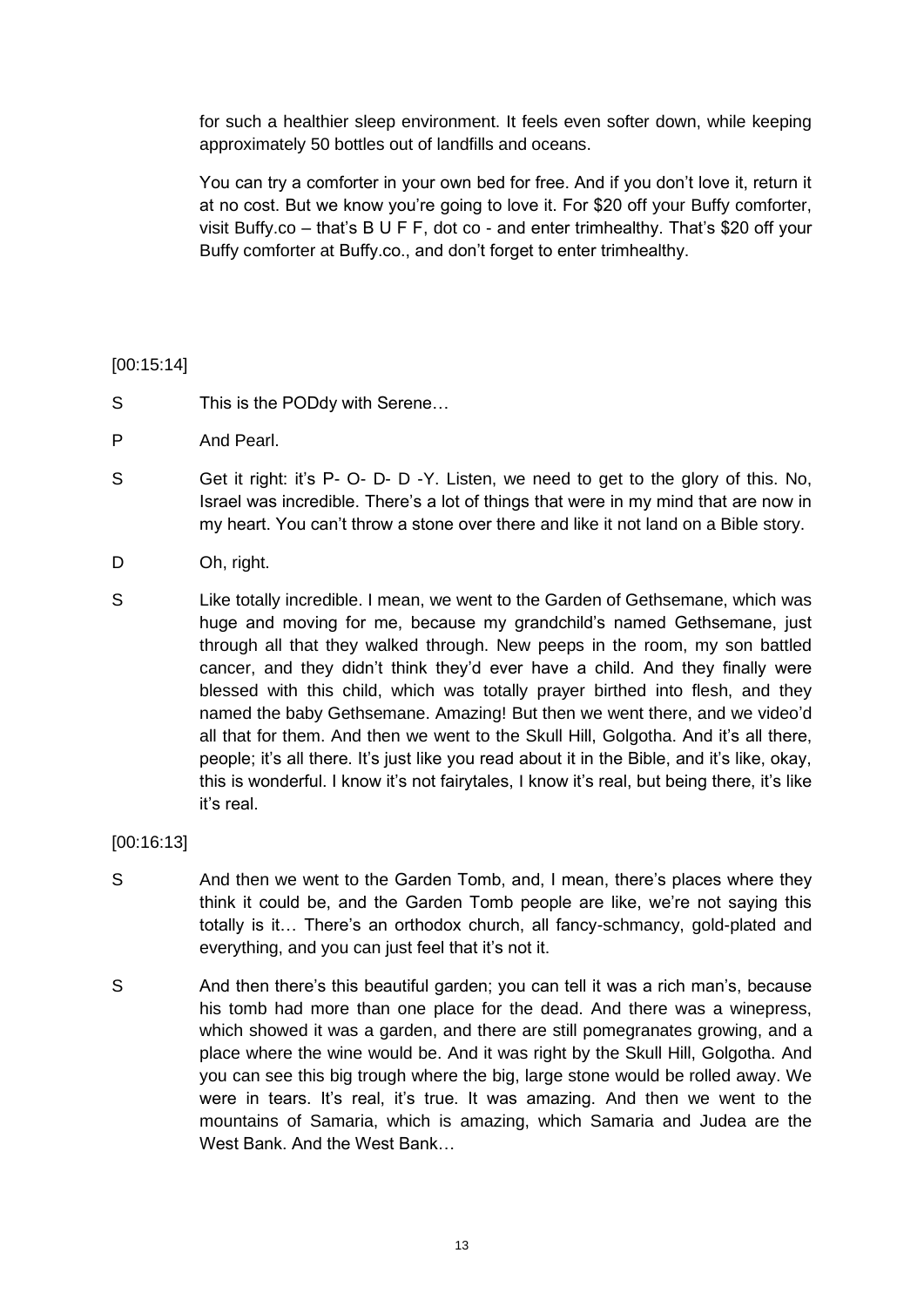- P And everyone said… When you left, there was a lot of world tension, okay. A lot of people thought World War Three is starting to happen, with the missiles, you know, America and Iran were having tension. The morning you left, there was a high alert saying, do not travel, if you do not have to, to Israel, and definitely do not go to the West Bank.
- S Yes, and you think…
- P Thousands of people were praying for you, Serene. Bye, Lesley! Lesley has to leave, because she's…

[00:17:33]

- S Bye, Lesley. Yes, and I actually thought too... I was a little bit afraid before going, because I'm like, ah, you know, Israel's usually probably a tense place, but, listen, this is going to be even more of a heightened danger. But when we were there, I felt so safe. I felt more safe there than in America.
- P Really?
- S You know, you can go to Walmart and get blown up in America. You can go to the movies and get blown up. You can go to school and get blown up.
- P Yes.
- S I felt so safe. There are IDF soldiers...Everyone, when they turn 18, that are Israeli citizens, have to join the army. And what's amazing is they have fullyloaded like bazooka-looking huge, long, black guns. There are just soldiers everywhere. There's just a safety… I don't know; I felt safe. But the West Bank is where you're told not to go, but the West Bank is the heart... I used to think it was on the outskirts of Israel, like some kind of borderline place you shouldn't go. It's the heartland of Israel. And so we went and stayed with this incredible family, the Wallers from HaYovel Ministry, and it actually means Jubilee in Hebrew and a restoration kind of of the heartland of Israel. But it's amazing.

[00:18:43]

S So they work there in what the world would consider a very dangerous place: right on the Mount of Blessing, above Shechem. So this is the amazing thing about being in Israel, there's so much history. We went to Shiloh, which is right there below, in the area of Samaria, below the Mount of Blessing. It's where the Tabernacle was. Before the temple was built in Jerusalem, the children of Israel and the tribes, they had a tabernacle, and they'd bring their offerings, and they'd bring them in pottery.But they'd break the pottery, because the pottery was seen as holy too, and they wouldn't take it back to where the tribes were living. But everywhere you walk, near Shiloh, there's pottery all over the ground. So you read this in the story, and you're right there, 2020, and you're stumbling over pottery. And the Waller boys, some of them are married now, amazing family, there's 11 children, and a lot of them are part of the excavation digs now.And they've excavated… I mean, you go down these layers and layers of history, and you see the Bible just appear before your eyes. It's just revealed like you're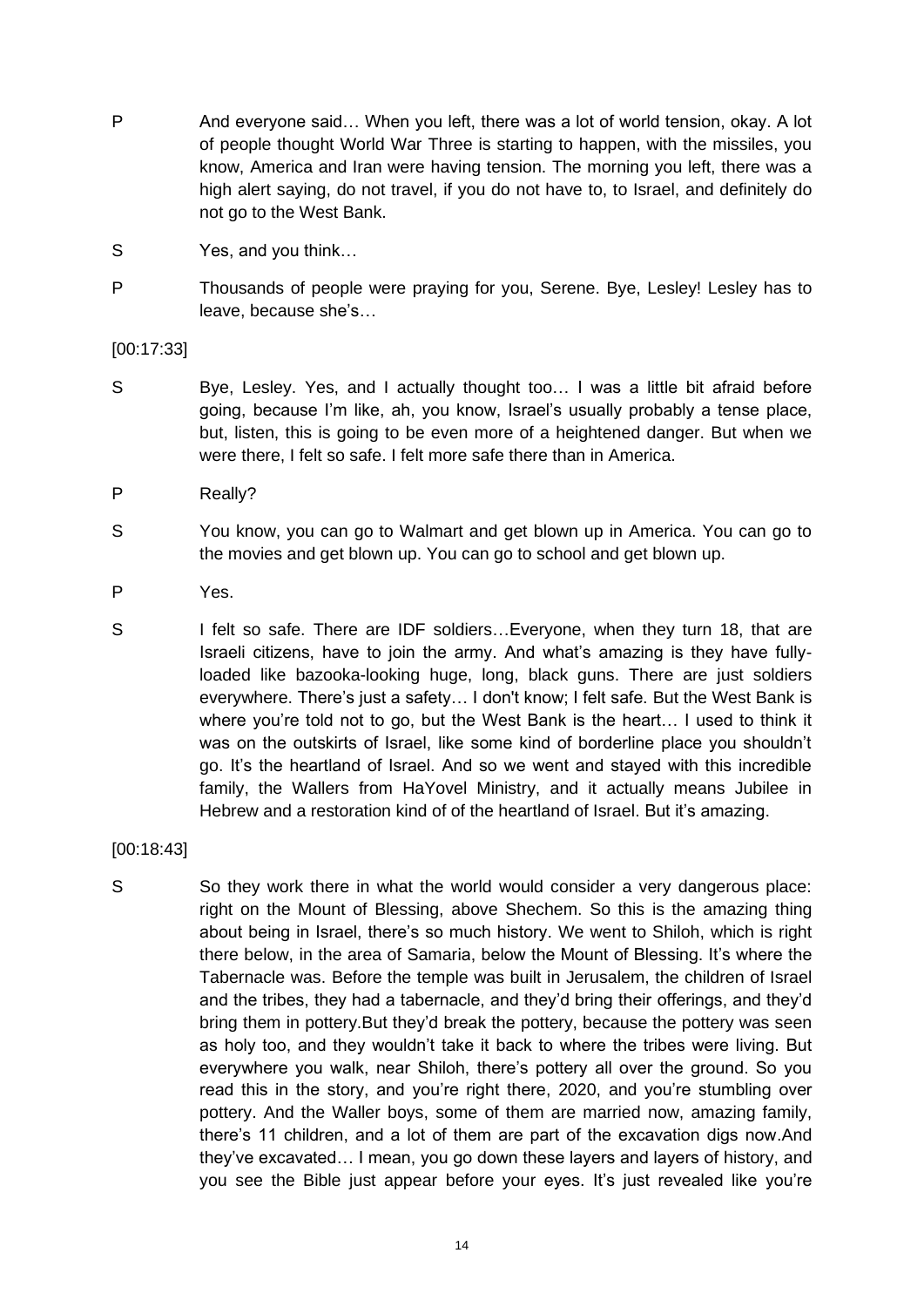opening the pages, and it's just jumping forth in real life. I just have to talk about it, because it was just so… Gone from my mind, and I knew it in my heart, and I know. And I open the Bible, and I just know that it's speaking to me. Now, I'm not a Jew, right, but I know I'm grafted in, because the seed of Abraham is us by faith, right. We can be grafted in because it was faith that was the covenant that Abraham had; he had the faith. It was by faith, not by works, not by the law, right. And so we are grafted in by that. So I know when I read the Bible that all this applies to me too. But we cannot not see that there is a real land and a real people, a real kin. There's a DNA, Jewish people, that are His chosen.

- P Yes, absolutely. There was one tribe, though there's 12 tribes and a lot of them…
- S Right, and they're scattered to the nations.
- P Yes, they're scattered.
- S They have to come back, and that's the incredible thing.
- P Exactly, and that's a part of that, you know.
- S Totally, I totally agree with that. But even those that aren't, we are grafted in.
- P Oh, absolutely!
- S So we can all be children of Israel.
- P Yes.
- [00:21:06]
- S But He came to Israel; He was born in Israel. His feet left from the Mount of Olives, and they will return. And so it felt incredible being there, feeling the history, but being there knowing the future. And it says in the Bible, where His feet touches the Mount of Olives, and He's going to walk through the… Is it the Western Gate? And the mountain's going to be split into, and the water's going to gush out and bring the Dead Sea to life. Unbelievable stuff.
- P Did you swim in the Dead Sea?
- S Yes, swam in the Dead Sea, which is incredible, because the Dead Sea is in the area of Gomorrah, Sodom and Gomorrah, and that's where Lot chose the area, because he said, this is the area that's going to be more beautiful for me to feed my flocks, because it's lush and it's fertile. But what is it? The place of the Dead Sea and place of the desert. The Dead Sea wasn't dead. Isn't that amazing? But, you see, it was all cursed; Sodom and Gomorrah was cursed. So you go over there and you are a part of it. You see this dry, barren place, as beautiful as it is. But it's just amazing being part of what I've read my whole life and saying, ooh, it's not some foreign thing out there, kind of like all oogly-boogly; it's real, it's tangible. And it was just incredible to be touching and feeling and walking these places that were all in my mind and now are just… It's so real and so tangible. And I just had to share it.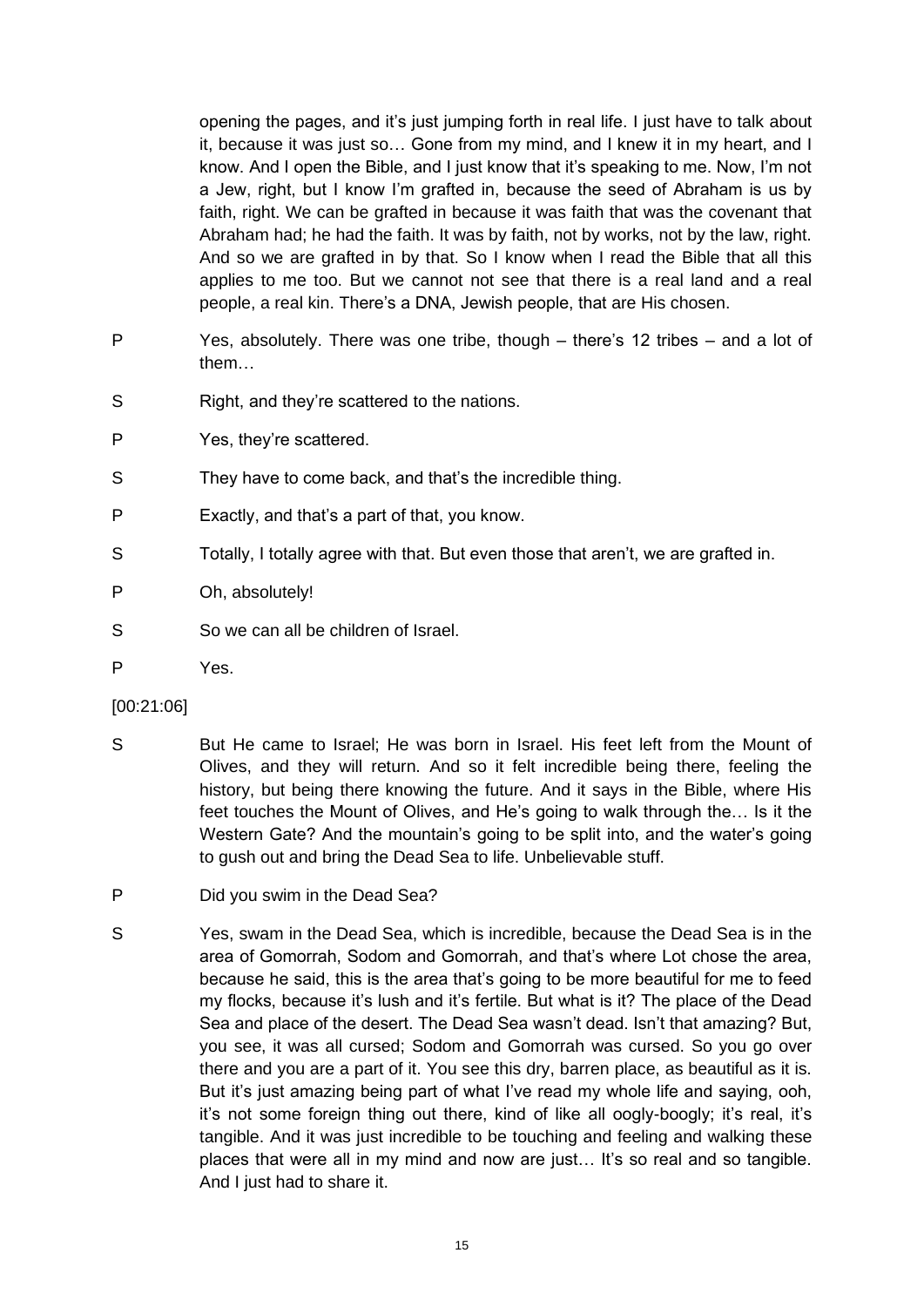P Hey, you're listening to the PODdy with Serene and Pearl. And I'm Pearl. And who are you?

# [00:22:40]

- S I'm Serene. We all know that we should be cutting down our plastic waste. Ah, it makes me kind of really cracker-crumbs that every time you just buy something in plastic, as soon as you open it up, especially with frozen vegetables or whatever, you're just chucking it away immediately. But even with the cleaners, these big, honking plastic things, and when you're done, you're chucking it away. It feels so…
- P I can attest that Serene hates this. She washes out her zippy bags to reuse them, because she hates plastic waste so much.
- S Yes, and I'm not a greenie, but I just feel like…
- P You are a greenie.
- S It's our responsibility for our grandchildren. And there's a huge, whirling plastic island the size of Texas in the ocean because of the plastics. And Grove Collaborative cares about this problem. They've created a concentrated detergent with a reusable glass detergent dispenser and a stain remover spray. It's \$30 worth of value. And it allows you to relieve the problem of throwing away a bunch of heavy plastic, because you've got the concentrate, you're filling it up with your own lovely water from your sink. It's smart, and it's the way we should be doing things, because it helps us all reduce dependence on single-use plastics.

### [00:23:54]

- P In life, you can't at this point get rid of all plastics, most of us can't, but we can get rid of a lot of single-use, like use once and then throw away. And this is where Grove.co is really getting smart. For instance, their laundry starter set, you get the concentrated detergent and the stain remover spray and the glass detergent dispenser. You get this all for free, and that's \$30.
- S They smell amazing! You can choose from unique scents like citrus and woods, lavender and rosemary, or you can get the free and clear for those who like unscented. There's many that have the sensitivities to that. So they have what you need. And for a limited time, our listeners, our peeps, get all this free with their first purchase.

16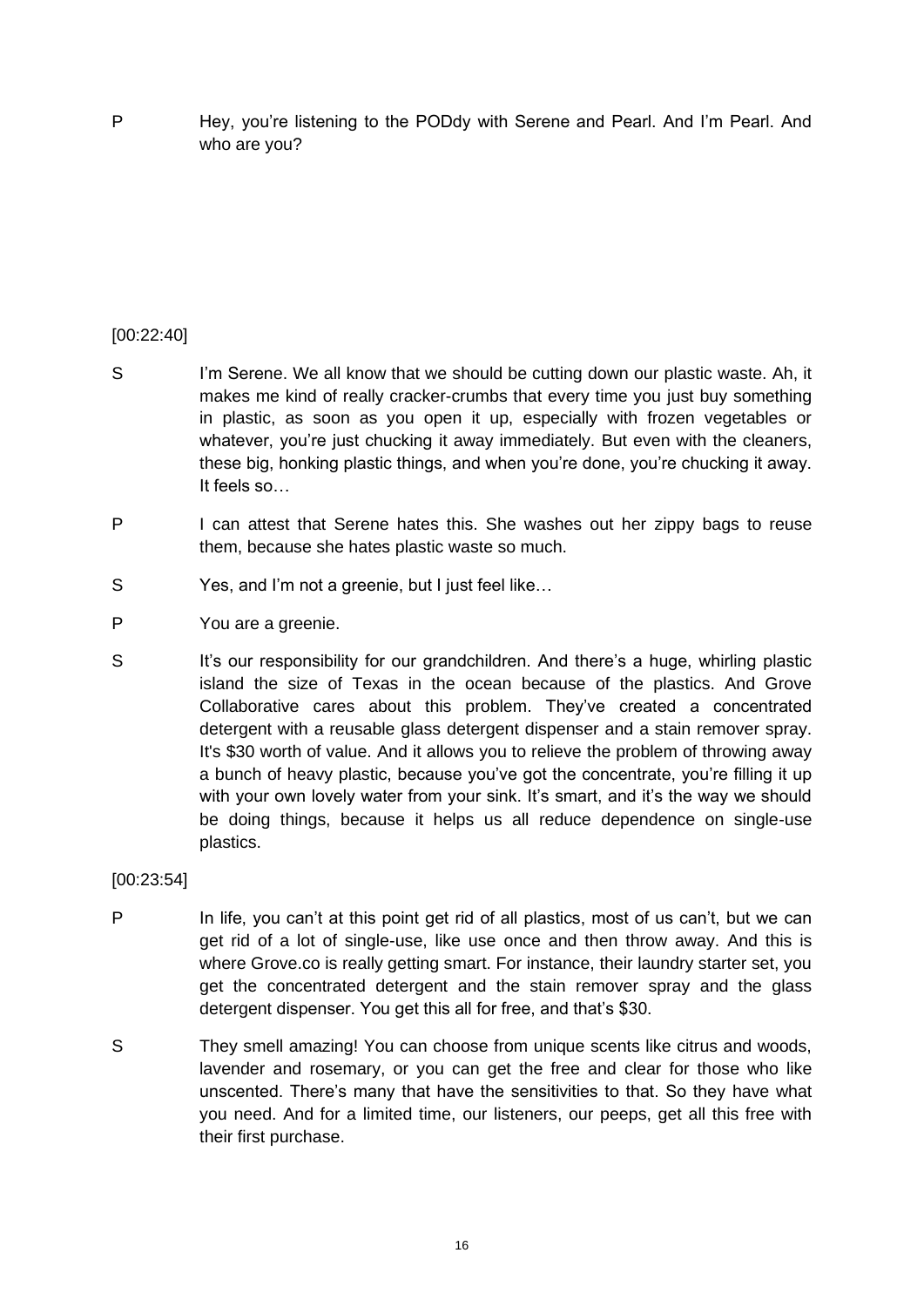- P Always fast and free shipping on your first order. Going sustainable, Trim Healthy Mamas, have never been easier. Join us and the over 2 million households who have shopped at Grove.co for their healthy, sustainable home essentiables.
- S And make your laundry...
- P Oh, did I just say essentiables?

[00:24:58]

- S Hey, a new word every day.
- P I do believe you meant... Essentials.
- S Make your laundry more sustainable this year. That's my goal, Pearl. Because it's so annoying to take your recycling to the recycling base, and sometimes you forget, even if you have good intentions. So my home is decorated with good intentions. But now, for a limited time, when our listeners go to Grove.co/trimhealthy, you'll get a free three-piece set from Grove so you can start reducing your plastic waste. Plus, you get free shipping and a free 60-day VIP trial. So go to Grove.co/trimhealthy to get this exclusive sustainable swaps offer.
- P Grove.co/trimhealthy.
- S This is the PODdy with Serene...
- P And Pearl.
- S Get it right: it's P- O- D- D-Y.
- D What was your biggest takeaway?

# [00:25:50]

- S My biggest takeaway is that I believe as a believer that I'm connected to Israel, that I know that in the Bible it says, first in the natural, and then in the spiritual. And whenever I read the Bible as a Christian, I would take it very spiritually, which is so for me and so there. But I think I disconnected it from the literal too. And I think it was so incredible to just go there and think, hey, His feet are going to touch back here.
- P Yes.
- S Touch back here, right here in Jerusalem. And these mountains have to be restored before He's coming back. This prophecy has to be fulfilled. Foreigners are going to come to the West Bank, to Judea and Samaria, and the mountains are going to be filled with wine and… It was just incredible! Incredible experience. So that was my takeaway, that Christians have, I think, a lot bigger part to play than we realise in Israel, because there's something special. He's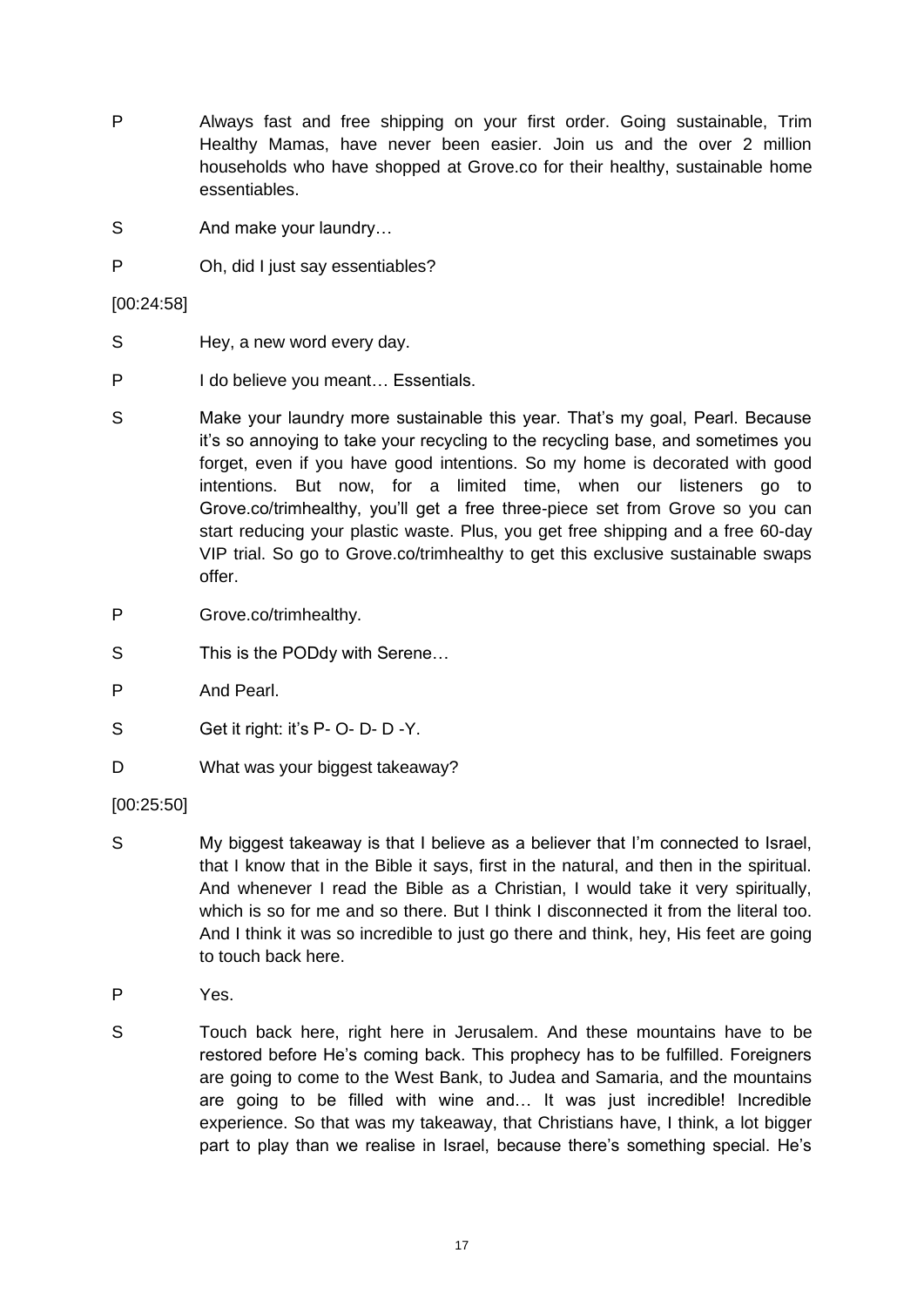connected… He made the whole earth, people, but there's a connection to Israel, and it's the heart of the earth.

- D You never felt unsafe over there?
- S Never. I didn't feel unsafe, and we went to all crazy…
- P Well, didn't you say one day, though, you got lost, and you were like…?

### [00:27:09]

- S I mean, there were some iffy moments, totally.
- P Yes?
- S Yes, we got lost, and we didn't really have a tour-guide. And we went to borders that were really freaky, with barbed wire everywhere and little concrete guttedout places with bullet-holes all through them. And there were some pretty crazy places, but, I don't know, I just felt safe even though it was scary. I mean, when we were with the amazing Waller family that just… Hey, a shoutout to them. They just put the red carpet for us, and they're so busy, doing incredible work over there, and they just really treated us like royalty. But, anyway, they took us everywhere. And he said, hey, the first year my wife was here, right here at this roundabout here in Shechem, we were pulled over to the side of the road because this 13-year-old boy was found with a bomb strapped to him, and he was trying to get through the border to go to Tel Aviv and blow himself up and everybody up. I mean, it's very real, the dangers are very real, but I felt safe. I mean, there's a lot of beautiful families over there. And just the Jewish people and the Arabic people, they're beautiful,they have beautiful families. And on a whole. I think just everybody's trying to get along.

## [00:28:20]

- P Yes.
- S I think the media...
- P The people that live there are trying to get along, yes.
- S Yes. I think there are definitely the terrorists out there that are just filled with hate, but that's not every Arab. I think the Arabs are trying to really… They enjoy Israel being a state, because it's brought a lot of prosperity to them, because they make a lot more money through the Israeli people, and the Israeli people really take care of the land…
- P And tourism too, right?
- S Tourism too, and so I really feel like, yes, we really felt beautifully welcomed by the Jewish and the Arabic people. And I just want to say, hey, maybe you want to take a trip.
- P Yes, because all of this is saying you think everyone should go to Israel, right?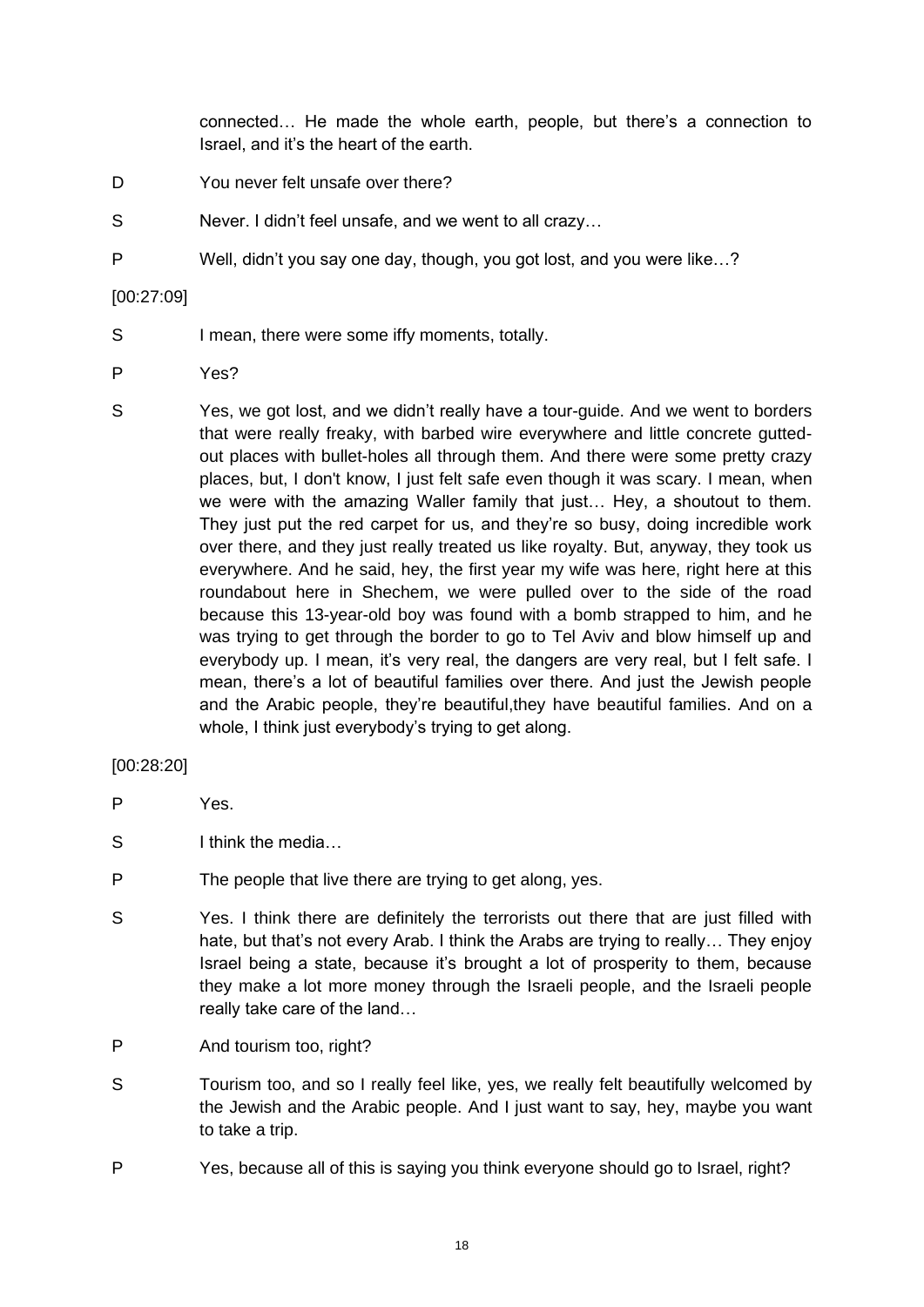- S No, I just feel like as... We have a lot of people that aren't believers who are listening. Hey, go to Israel, because I'm telling you, the falafel, it's out of this world.
- P Yes, we need to talk about the food.

## [00:29:14]

- S The tahini, the markets, the pomegranates, the fresh dates, the spices, people! Just the culture… I mean, there was people from all nations there, from Germany, from Holland, from China… Chinese people there. It's a great place to visit as far as history and culture and food - oh, yes! So go. But as a believer, Danny, take Lisa and even your children. As believers, I feel like we have this connection because, listen, I'm starting to read the Bible from Genesis again. Since being there, I'm like, wow, I have to just start from the beginning again. I have to just start with…
- P Yes, I want to go next May.
- S This is the place where it all began!
- D Next May, specifically?
- S This is the place where God...
- P Yes, because Serene went in December. There's no way I want to go in the cold.
- S Listen, this is the place...
- P I don't want to go in the cold, and I don't want to get diarrhea too, they're things I want to cross out.

### [00:29:56]

- D I don't want to be in the cold, ever.
- S But, listen, this is the place where God covenanted with Israel. This is the place in the natural where it all began. It's the place in the natural where it's all going to culminate.
- P Can I get a bit natural now...?
- S Yes.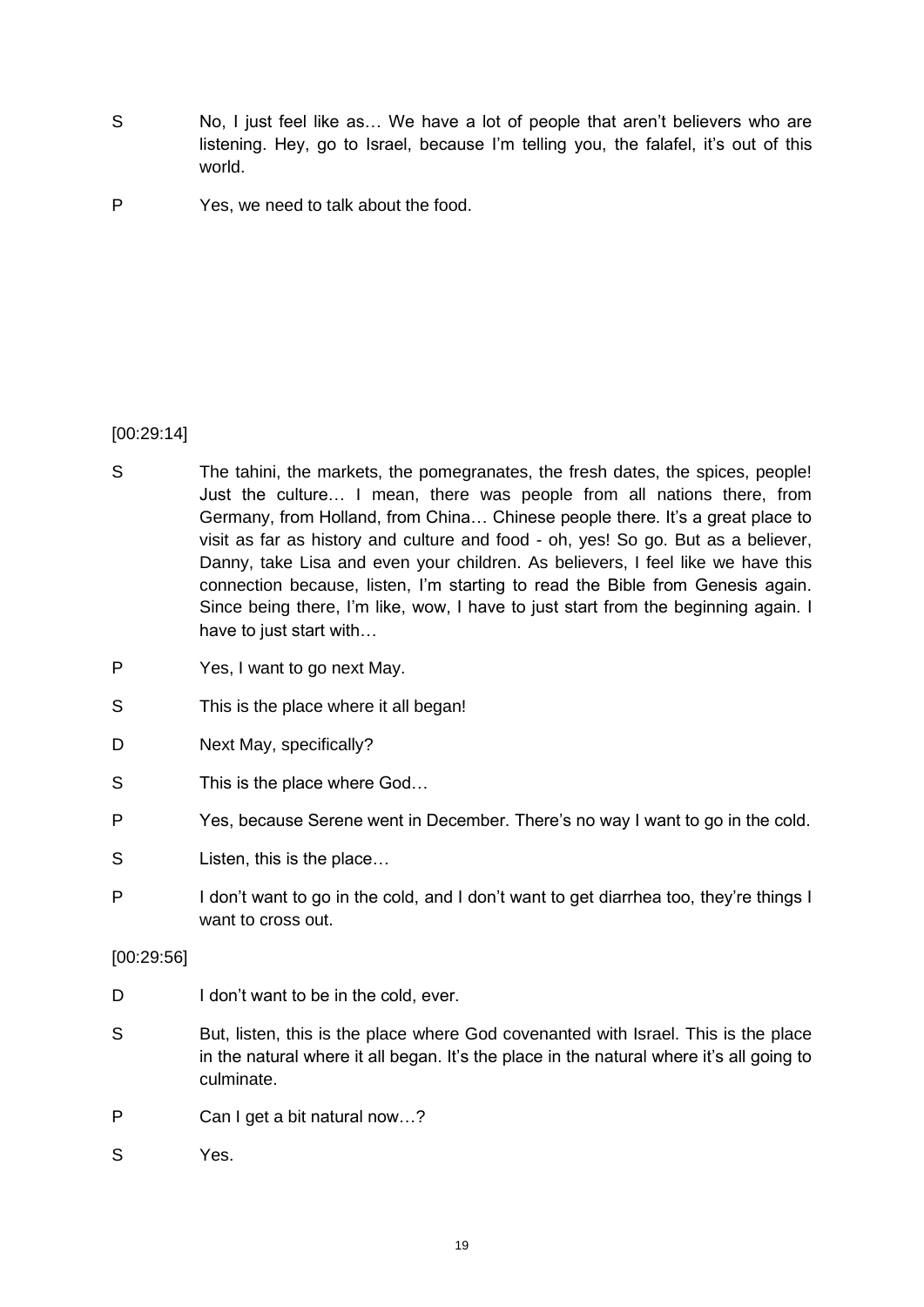- P Since you got spiritual for a while, which is great, and I'm about that,can we get natural about the food, then? What did you eat?
- S Hey, I want to tell you something else. I'm sending Cherish, one of my daughters, over for three months to work on the hills and to start harvesting the grapes. Yes, homemade. I'm so excited.
- P So what were the things that you ate?
- S Hummus. I feel like I am one bowl of hummus. Because I love hummus so much, but hummus over here – hummus is how you're meant to say it over there – hummus over here is a little bit Americanised, it's just so much more rich. I think they put more tahini over there. I think over here we're cheapskate and just want to make a buck and put in less of the expensive stuff.

[00:30:44]

- P And you're using more beans over here rather than tahini [overtalking].
- S Yes, I'm telling you, it's richer.
- P Yes, theirs are more S-like [?], right?
- S Ooh, yes, it's so rich! And they pour olive oil over it and spices and then just straight tahini in the centre of it. It's all swirled. It's like hummus, then tahini and then olive oil.
- P But, obviously, what did you dip into the hummus, then?
- S Well, you know, there was the Jesus bread, the white pita, and whatever. But I bought like a sourdough bread from the local health food store. It's really healthy over there. I can get all the health food. And, also, the vegetables…
- P And you were saying, the fresh cucumber...?
- S The fresh cucumbers I was just dipping in and dipping in. But I just was so in love with it, I just got a spoon and just ate it like soup. I am hummus. It's coming out of my eyes and my ears right now.
- P Lovely.

[00:31:24]

- S Okay, tahini and olive oil is like nothing. It's like when you went to Italy, Pearl, I'm sure.
- P Oh, yes.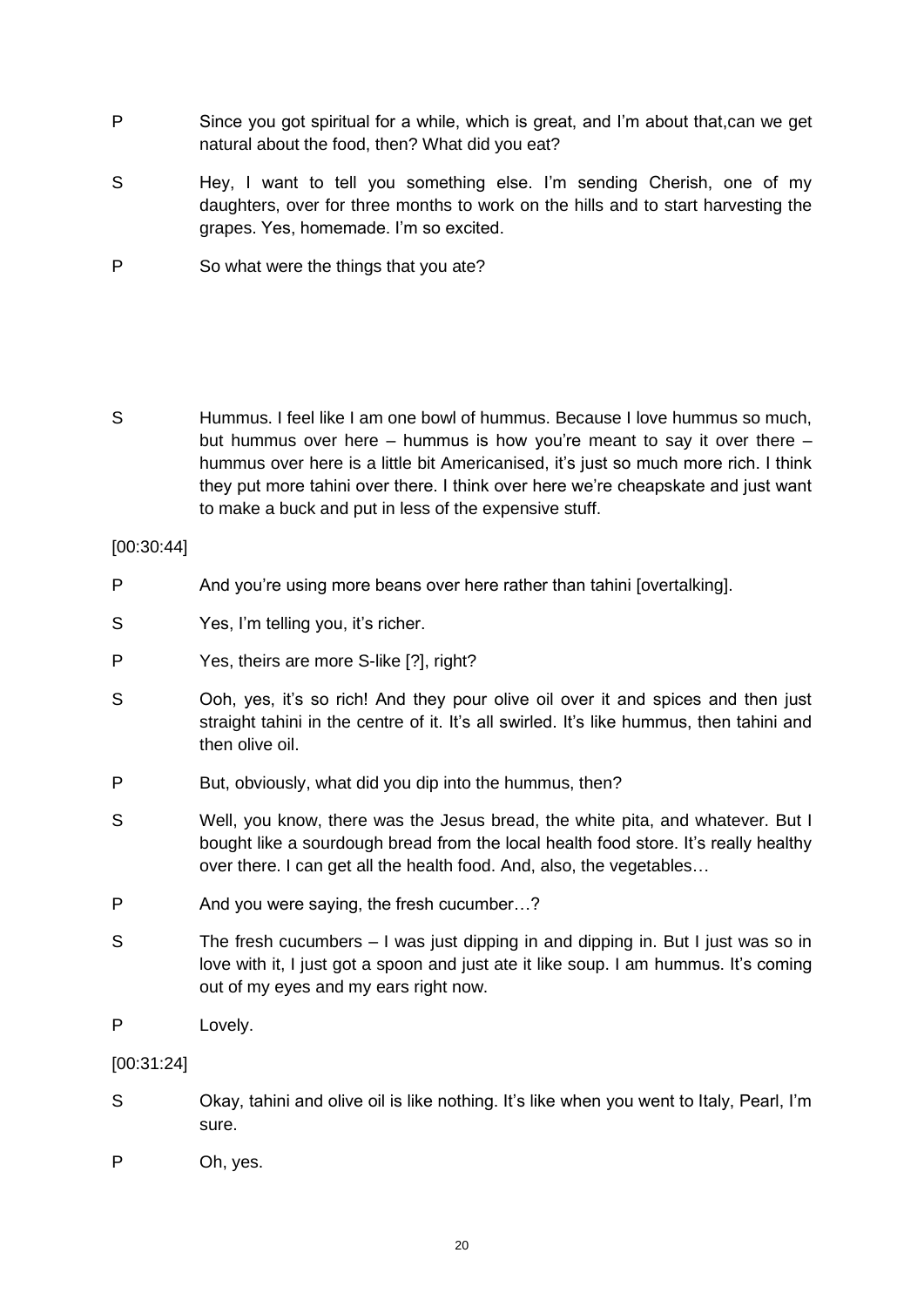- S It's like the places where it's freshly-pressed...
- P It's a different thing.
- S And it's so a part of their culture and DNA, they just know how to do it right. That was amazing. Oh, and the cashews!
- P Oh, you brought me some.
- S Yes.
- P They had the skin on. That's the best cashew I've ever had in my life!
- S They keep the red, like the skin on, and...
- P Do you have any on you?
- S No, Pearl, I didn't bring any in my little zippy purse. And they're slightly salted and roasted, but not too salted, but they're just amazing. And they're hard and crunchy. Did you notice that?

### [00:31:59]

- P Yes. That's what I love.
- S Let me tell you about the other food too, yes. What I noticed too, and I said it on the podcast prior to this, is vegetables… People eat salad for breakfast, majorly.
- P Do they?
- S On all the breakfast buffets too...
- P l can't get...
- S Salad for breakfast.
- P I can do sautéed veggies for breakfast, but I don't like cold salad for breakfast.
- S Oh, and eggplant. People, grilled eggplant with tahini all over it, for breakfast.
- P A very healthy lifestyle.
- S Shakshuka is such an incredible breakfast over there.
- P Describe shakshuka, because if you're one of member site people… Actually, maybe it's… Isn't that on maybe Google? No, go to our member site. Serene and I have a video on Serene making Shakshuka, which is, basically, eggs in tomatoes.

### [00:32:38]

- S Yes, but it's at the top of the breakfast, like if you're… What do they call it? What's the normal word?
- P Menu.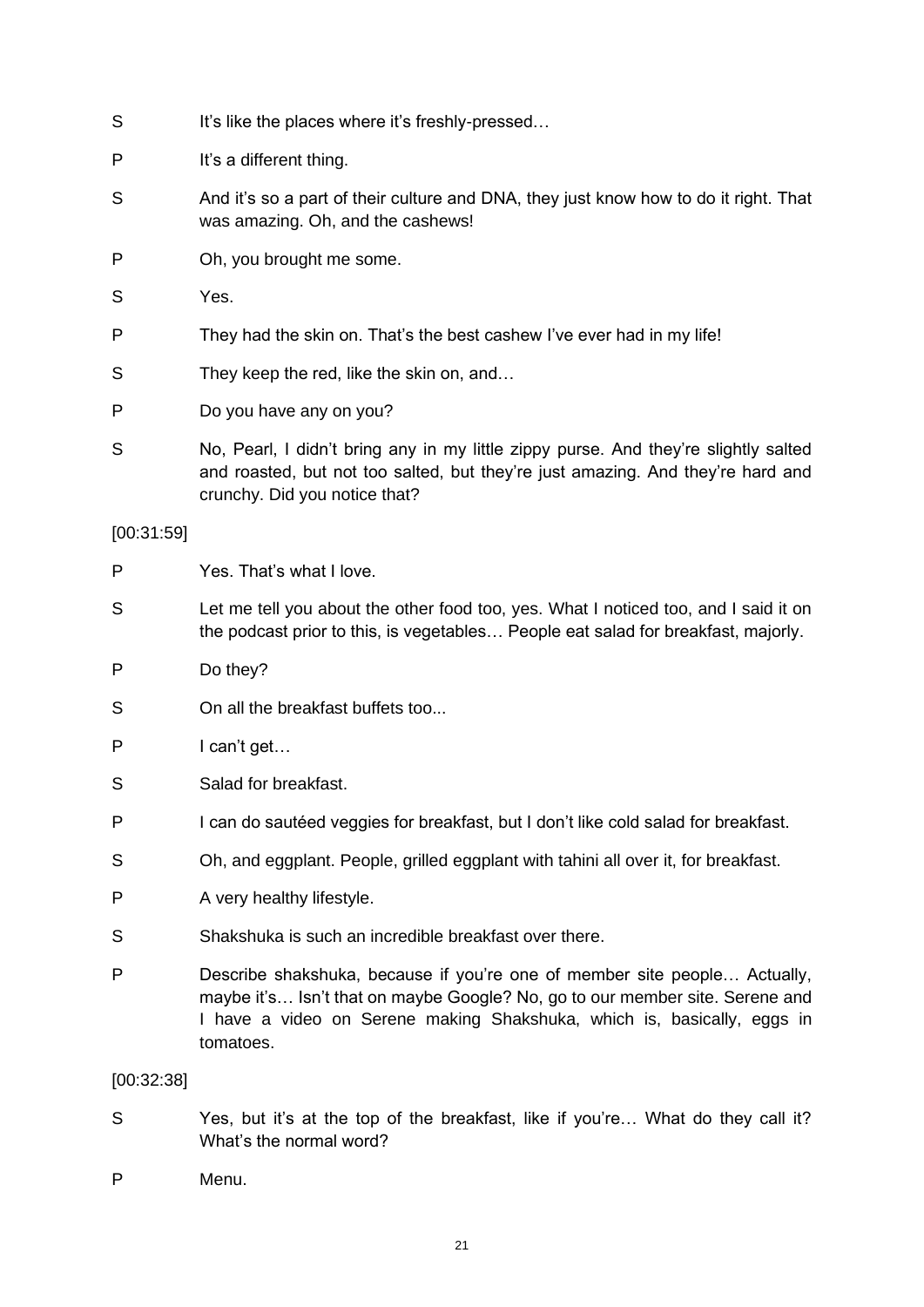| S | Thank you.                                             |
|---|--------------------------------------------------------|
| P | Menu, yes.                                             |
| S | It's at the top of the menu for breakfast – Shakshuka. |
| P | So did you have that every day, pretty much?           |
| S | Oh, yes, I did.                                        |
|   |                                                        |

D And it's a...?

- S It's like a spicy tomato sauce, but with little bits of tomato and harissa, like pepper. They call the pepper harissa. You don't have to get harissa, but feta cheese… And they break the eggs into it while it's sautéing and bubbling, and so the eggs, they…
- P Poach-fried.
- S Poached, they poach-fry in the sauce. And then they put feta all over it. And if you want a crossover, they give you crusty bread which you dip into the melty yolk and amazingness.
- D Oh, almost like an eggy marinara kind of...
- S Olives on the side, with tahinah dressing on the side, and then always a salad, always a salad for breakfast.
- P Really? Even for breakfast?
- S Totally. And salad… Like their falafel stand, that would be their McDonald's.
- D Yes.
- S They had the falafels there, but it's...
- D Did they have McDonald's there?
- S Yes, they do, but, hey, there's no meat and cheese together.
- D Oh, right.
- S So all the pictures of the burgers, there's no cheese hanging out, no luscious cheese melting off the side of the meat.

### [00:33:48]

- P Hey, you're listening to the PODdy with Serene and Pearl. And I'm Pearl. And who are you?
- S I'm Serene.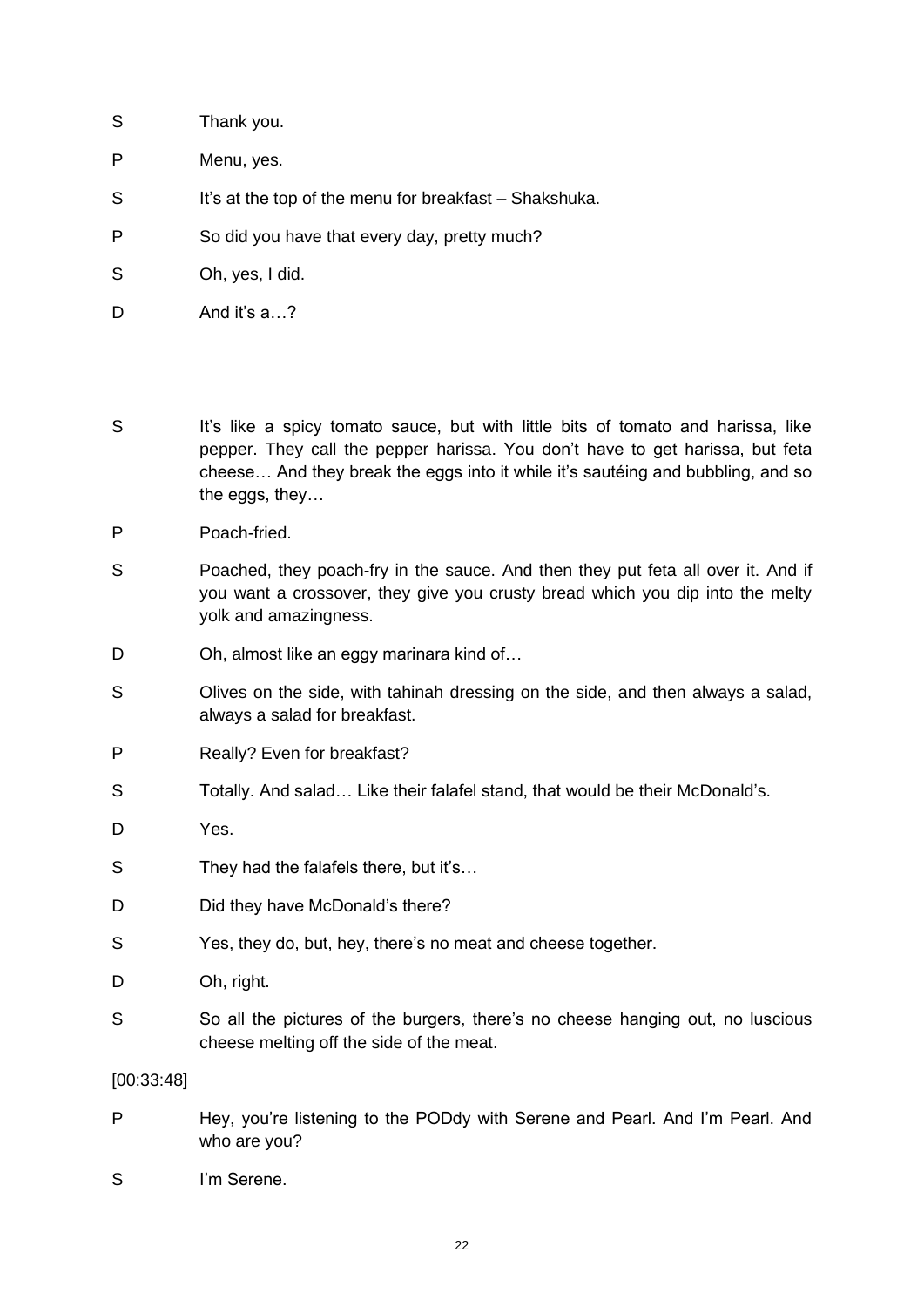- P I was in my 30s, actually, when my hormones started to go whacko. And at the time, we had hardly any money, and I needed all these hormone tests. And each one was like hundreds of dollars, and we just couldn't do it. And I remember just wishing that there was some of at-home blood test I could do that would give me the answers I needed. I longed for what EverlyWell has actually come up with, which are tests that are going to help you understand what your body is doing, what it's going through, so you can get the help you need.
- S This is an exciting thing to know about. Don't you feel almost like you've got your hands tied behind your back. When it's your health, you need the answers sooner than later, and you have to jump through hoops to find out a simple thing.
- P EverlyWell offers more than 30 at-home lab tests, from food sensitivity to thyroid to fertility and heart health tests. Each EverlyWell collection kit comes with supereasy-to-follow instructions, and they are super-easy, guys. I've done this. If I can do it, you can do it. Just collect your sample from home, on your own time, and once you send your sample back, it is processed in a certified lab. Your results are reviewed by a board-certified physician, and then they are sent directly to you digitally within a few days. You can even share them with your own healthcare provider.
- S They have this digital platform that helps break down exactly what the results mean for you. They help explain all that.
- P Plus, you can set up a free discussion with a healthcare professional directly through the EverlyWell platform if you want to. So to start learning more about your health, check out EverlyWell at-home lab tests today. For 15% off an EverlyWell at-home lab test, visit EverlyWell.com/trimhealthy and enter code trimhealthy. That's EverlyWell.com/trimhealthy, code trimhealthy, for 15% off your test. EverlyWell at-home lab tests, your answers, your way.
- S This is the PODdy with Serene...
- P And Pearl.
- S Get it right: it's PODDY.
- P Okay, so that's what you said: if you go to a restaurant in Israel, it's either cheese-based or meat-based, correct?

### [00:36:23]

- S Right.
- P Because it's kosher.
- S So it's either/or your fetas, or your labnehs, or your dairy, or it's the meat...
- P But Sam got sent out of restaurants, because he brought cheese into a meat place, right?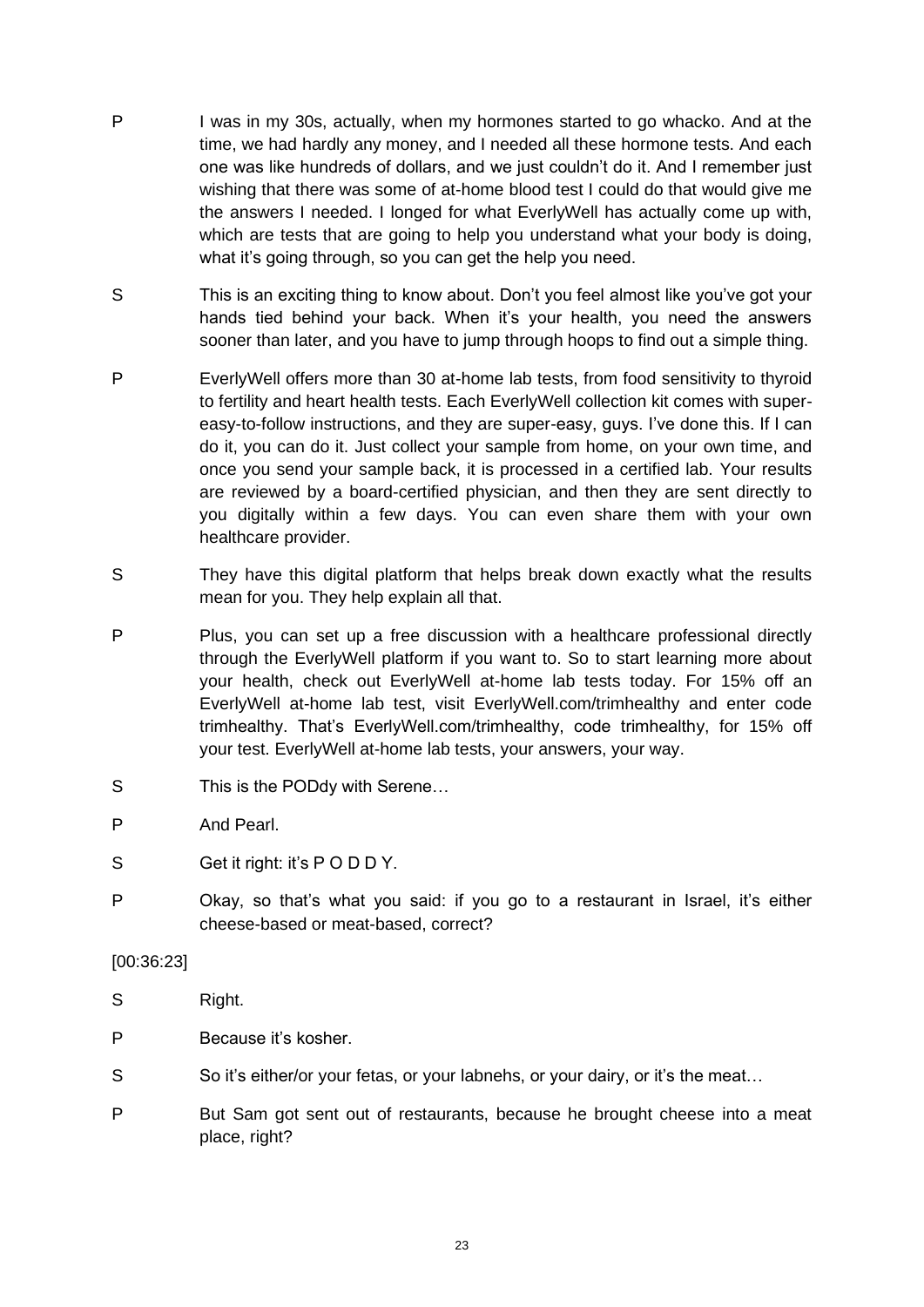- S Well, we went to this little health food store, and we bought lovely kefir and a bunch of granola, just to have a little crossover snack, we were just ready for something hearty. And so we thought we'd eat it out in this little… It looked like a park bench. But there must've been a restaurant that kind of considered that part of their property still, and he was like, oh, so sorry, so sorry, so sorry, so sorry, we'll lose our licence if you don't leave, because you're having dairy and we serve meat.
- P Oh, wow! So in the McDonald's, they'll just choose meat rather than cheese? So for the McDonald's…
- S And I was in a restaurant, and it was a salad place, and they had different cheeses, and I was having feta on my salad. And then Sam came in with a shawarma, which is another classic Israeli fast food, full of salad and chicken done in a way that's kind of what we'd call… They carve it off one of those things…

[00:37:17]

- P Yes, like kebab.
- S No, what do you call that stuff? Gyros?
- P Gyros, yes.
- S It's kind of like a chicken gyro, but more curried flavour. And he was just holding it and thought he'd sit by me, and he got really quickly ushered out.
- P Really?
- S Yes, and…
- D They asked him to leave?
- S We went to this one restaurant, to the place in Galilee where that lady I was talking about, how lovely, she missed her husband, and how she treated us to this incredible meal. She owned this restaurant. It was Sabbath, and we were so hungry, and she brought us into her restaurant. All lights were off, and she couldn't turn the lights on. She hid us in the corner, and she said, stay here, stay here. If the Rabbis going to come and check that my gas burners aren't warmer, my stove-plates aren't warm…
- D The Rabbis come and check?

[00:37:55]

S Because if they're even warm, and he thinks we've slightly started to cook yet, I'll lose my licence.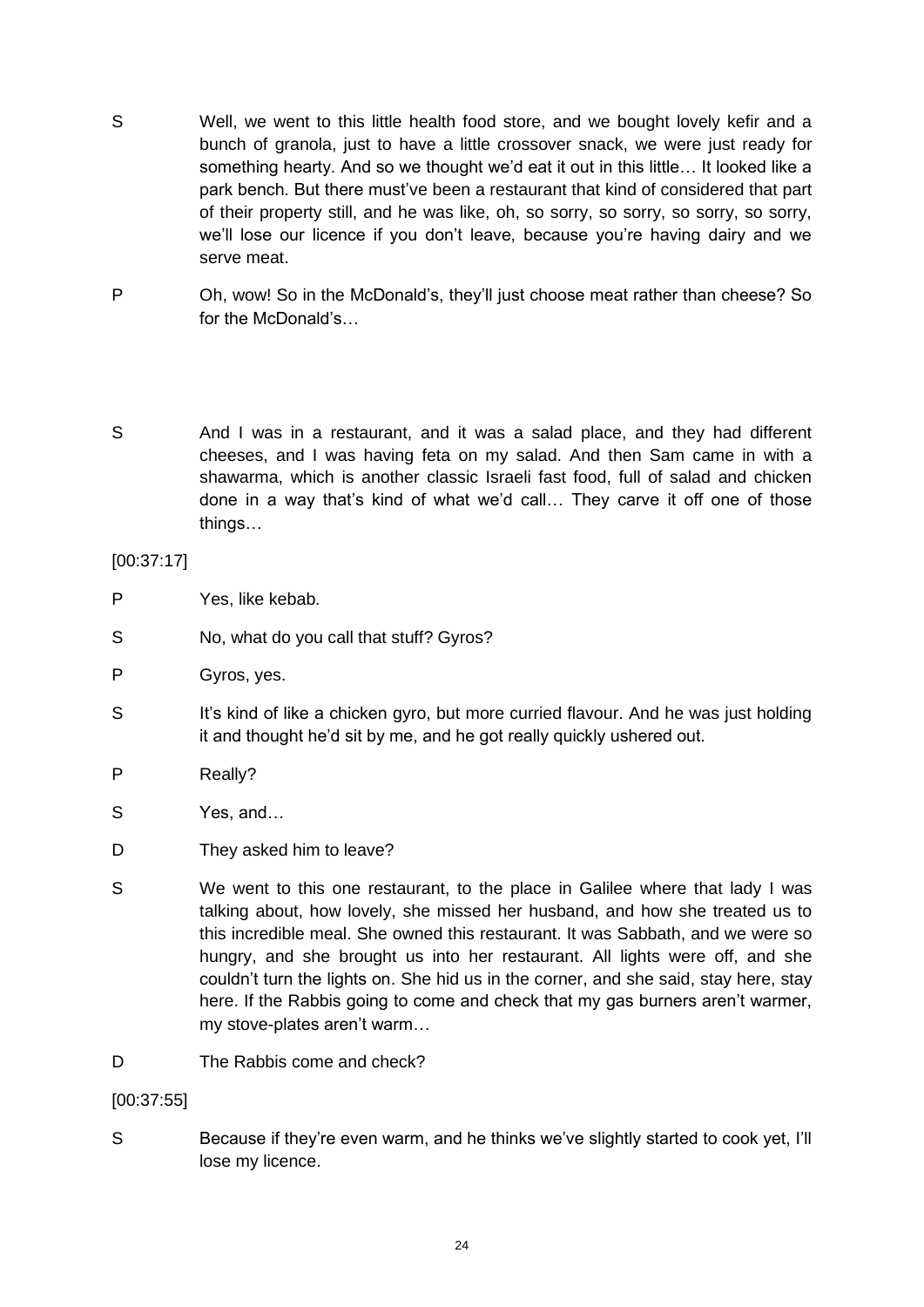- P Yes, the rabbis are in charge over there.
- D They're like the political...

P Yes.

S If she wants to keep it kosher. But 90% of her business, her weddings, the bar mitzvahs, the bat mitzvahs – that's the Jewish 13-year-old birthday where… Which I love. Listen, where the children become, basically, young men and young women. There's no teenage situation. They don't believe in being a teenager. It's like zero-to-13, and you're a child; and then from 13 older, you're a man or you're a woman, you're a young man or a young woman. And so maybe that's why these incredible IDF soldiers, who are all young people, are just so responsible, walking around with their big ammunition and just really straight up and down people.

- D They identify as men.
- S Yes, men and…
- D In their mind, they're a man.

#### [00:38:43]

- S Yes.
- D They're not waiting to...
- S To be a man.
- D For some special day when they're...
- S It's not this limbo movement where I have so many years to just be an idiot.
- P Yes, so true! Isn't teenagehood licence to be an idiot these days?
- D Yes. Well, adults are even like, oh, you know, the old teenage brain...
- P Yes, I know, we've said that. I've gone, oh, my goodness, help me. I've got three teenagers in the home. I have loved having teenagers.
- S But, listen, if you love markets, you've got to go to Israel. I think it's called the shuk in Israel – oh, spices mounded up like pyramids. And I love incense too, and beautiful frankincense and myrrh incense you can buy…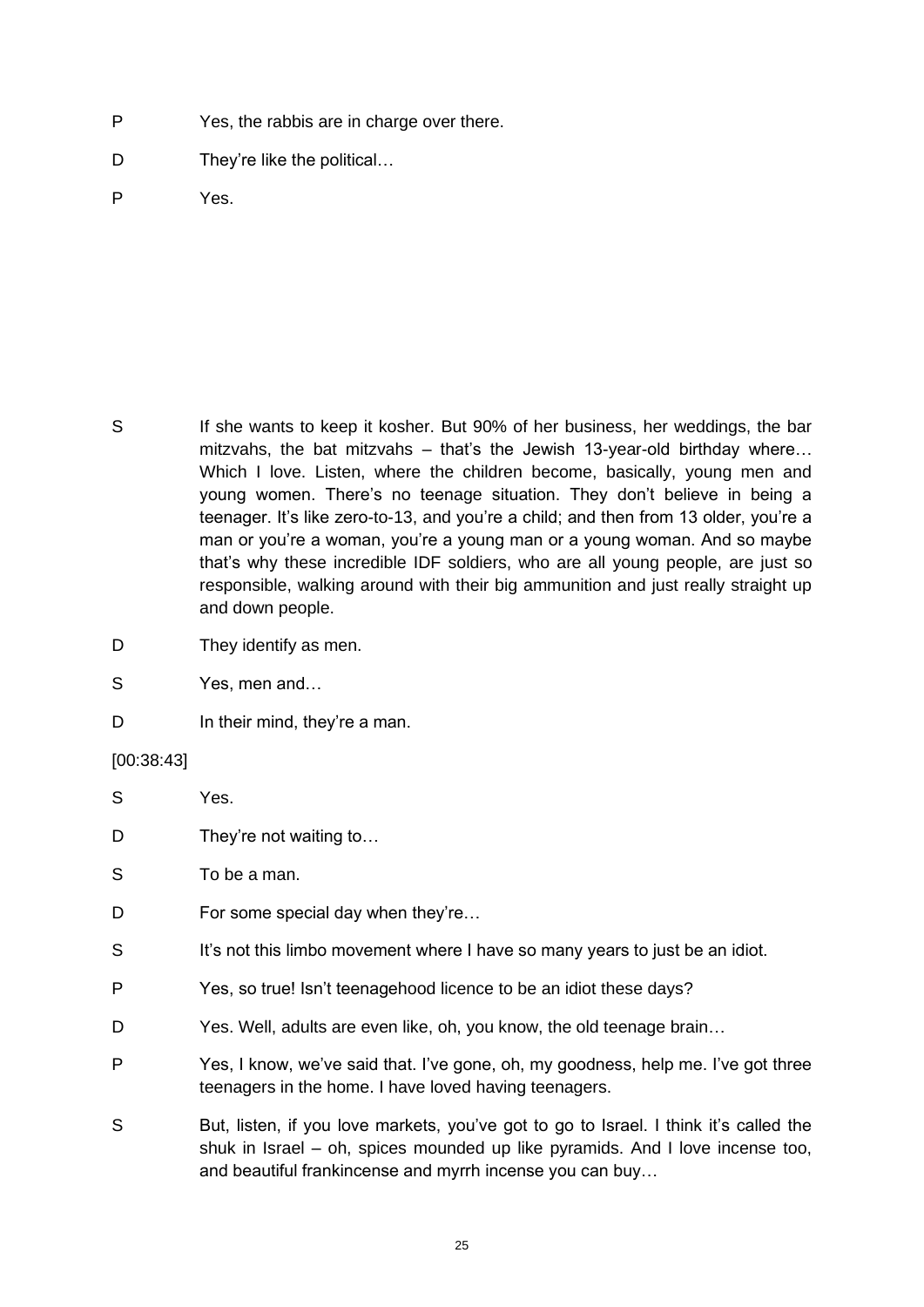P And it's a very passionate place, and you are a passionate person.

[00:39:21]

- S Oh, yes! And there was people fighting...! I spoke to the people that were showing us around, some friends that live over there, and I'm like, ooh, are they mad at each other? She's like, no, no, they'll be off at coffee in ten minutes, enjoying each other; they'll be best friends. They're a very passionate people, they're very outspoken, and they're very emotional, but it's just the way they relate to each other.
- D My Spanish people are similar to that.
- P Yes, Spanish. And when we went to Italy, it was like that too.
- D<sub>Yes.</sub>
- S And I want to say one more thing...
- P Because we've got to go.
- S Going on the plane over there, flying from New York, I think because there's a lot of Jewish people in New York, going over to Tel Aviv, there were the very religious Jewish older men with the big beards and the prayer shawls and the big, long side curly things; and they would do this davening [?], where they would tie these things around their arms… I think it probably comes from that scripture, to bind them to your whatever…
- P Yes, bind my words to myself or something.
- S Yes, they put this thing to the forehead.
- [00:40:21]
- S They're kind of all acting out just putting the Word into them. But, anyway, and that's not my culture, that's not my belief, even though I just really respect them as a people group, totally, and they serve the same God that I serve, even though I'm really thankful to know Jesus. But I was really inspired by them, because I thought, hey, I was really enjoying the plane breakfast, because it was Israeli. It was like a shakshuka breakfast on the plane; I was so enjoying it. But before they even ate breakfast, there was these older guys and these women, and they'd put these shawls over them, and they were like back and forth… You know how you rock a baby, and you kind of go back and forth?
- P Yes.
- S They were holding the Word and rocking back and forth and saying it over and over. But it was not… I'm sure there are some that just do it out of robotic works thing, and they're just doing it because they feel like they have to. But I saw delight in their heart. And you know how it says in the Psalms, David says, I delight in your Word? And it's like more than honeycomb. It was just… And I just saw that, and it really inspired. Okay, so I know Jesus, and I was just inspired to,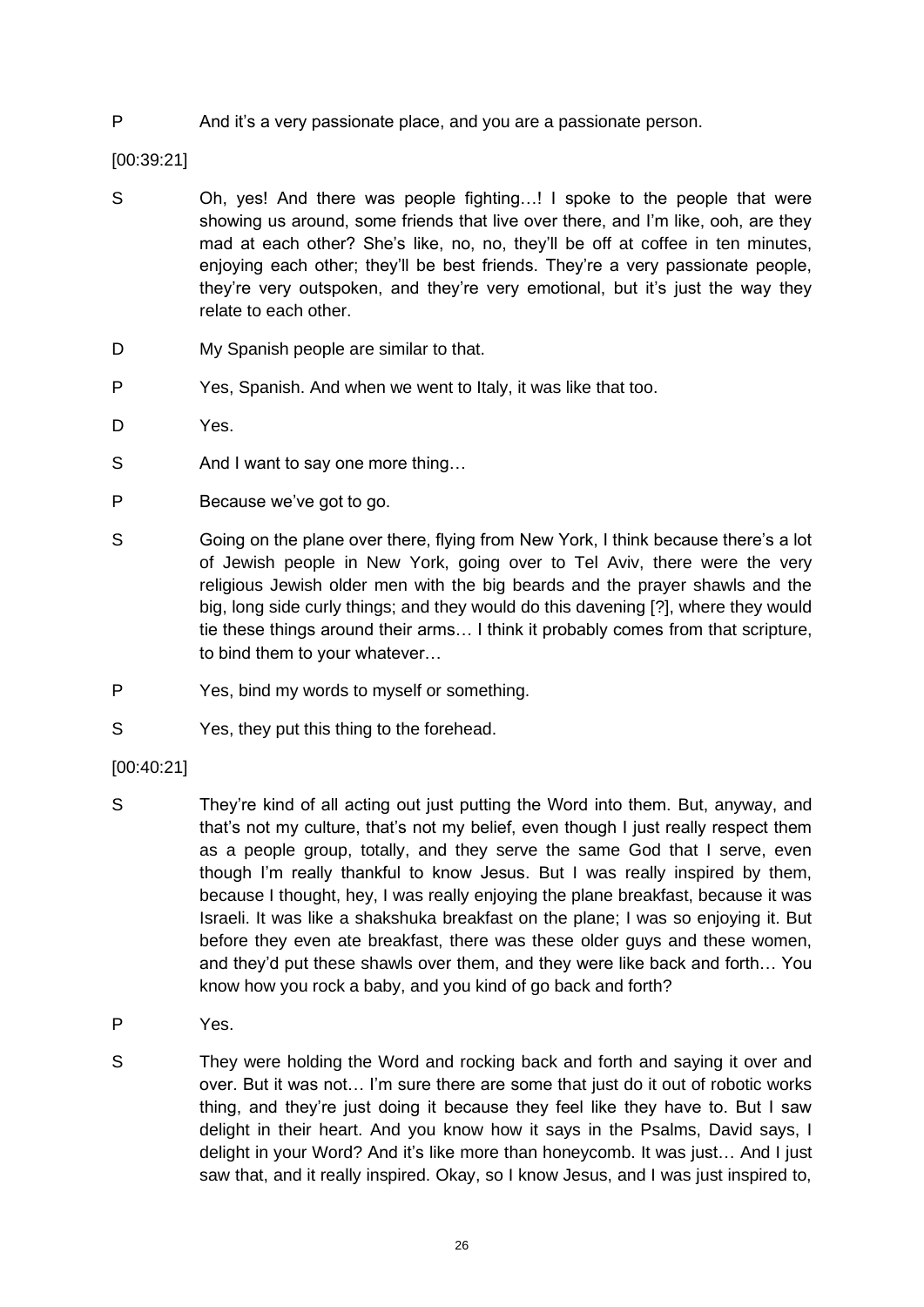not be all like that, but to just be more delighting… I know I delight in God's Word, but I just kind of felt like I was just inspired by their beautiful love for the Word. I've been at that place in my life, and I've just been really inspired by Pearl too, and her husband, who just love the Word too. And you always say… I love to be flamboyant in my praise, Pearl…

P Yes.

S And so I've gone to churches that have been very much that way. And Pearl's like, but make sure, Serene – this is before Dad did his church in the basement – make sure, Serene, they're all about the Word. Because Pearl and her husband Charlie are very much about the Word. And that's what I wanted to bring back too and tell you that I'm just inspired even more to just be about the Word. Because we have a revelation of the second part of the Bible, right?

P Yes.

- S And just how much, out of what they have and what they hold, how much they delight in it, and I saw it. It's so inspiring to me.
- P Wow!
- S Yes.
- P That's amazing. I'm inspired too. I'm going to go. Yes, Dan-Dan, are we going to close it up, hey?

## [00:42:36]

D It's just time to say goodbye. I mean, it was story-time...

P It was.

- D With Serene and her trip for Israel, and I thought it was beautiful, and I always pictured as a dusty, old desert, and now I don't.
- P Yes. Probably change your life too, Dan. You'll come back preaching.
- D Come back a'preaching, yes.
- P Hey, you might be of the Tribe of Dan, Dan.
- S Yes! I bet you are of the Tribe of Dan.
- D Of the Tribe of Dan-Dan.
- P Yes! See you guys.